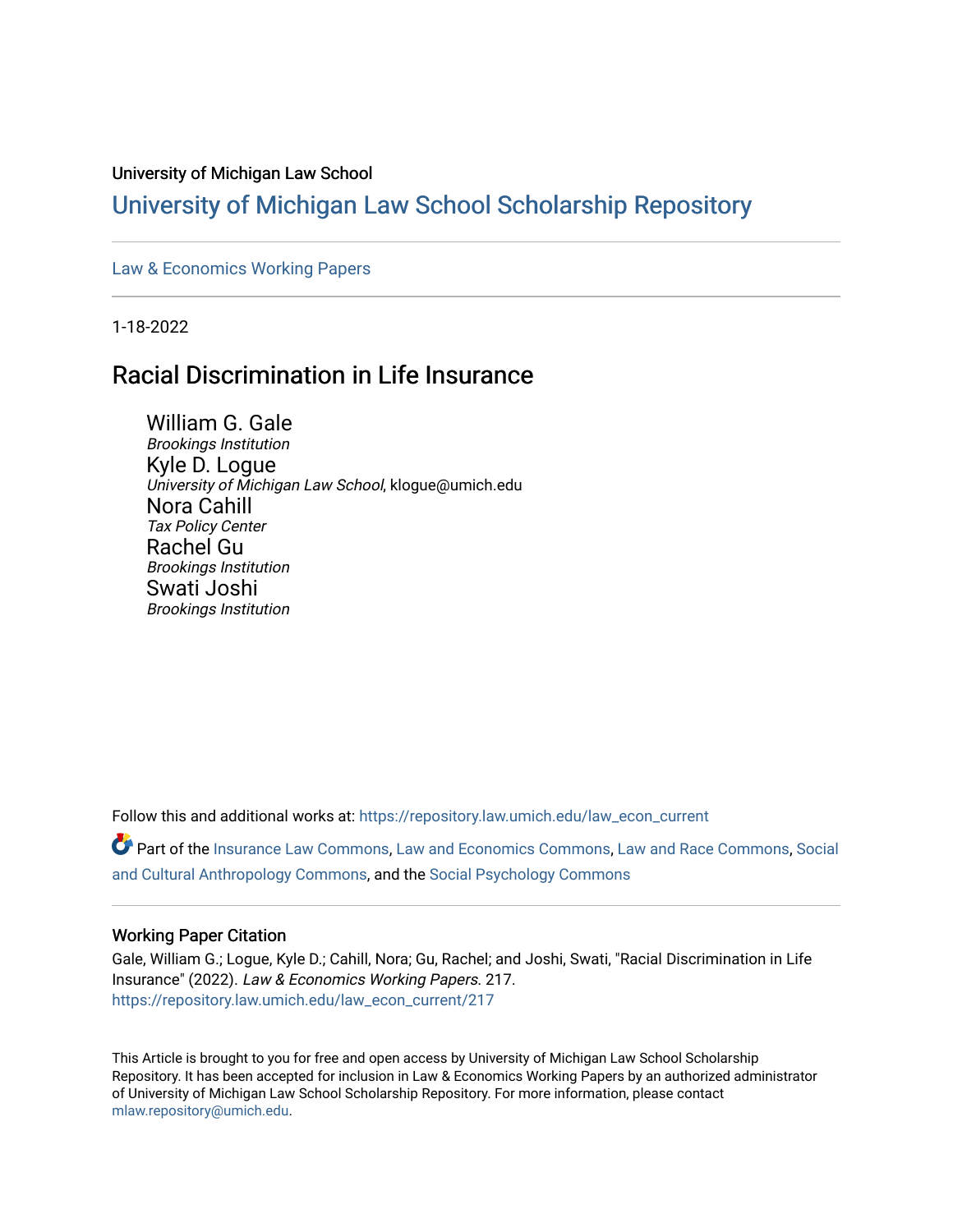Gale et al.:

## **Racial Discrimination in Life Insurance**

William Gale *WGale@brookings.edu*

Kyle D. Logue *klogue@umich.edu*

Nora Cahill *NCahill@brookings.edu*

Rachel Gu *RGu@brookings.edu*

Swati Joshi\* *SJoshi@Brookings.edu*

January 2022

\*Gale is the Arjay and Frances Fearing Miller Chair and Director, Retirement Security Project, in the Economic Studies Program at the Brookings Institution. Logue is the Douglas A. Kahn Collegiate Professor of Law at the University of Michigan Law School. Cahill is a research assistant, Joshi is a senior research assistant, and Gu was a 2021 summer/fall intern, at Brookings. The authors thank the editor, Tony Webb, anonymous referees, Camille Busette, Sandy Darity, Jr., Raffi Garcia, Timothy Harris, Anton Korinek, Rob McClelland, Robert Pozen, and Aaron Yelowitz for helpful comments and Thomas Roberts for helpful background work. The views expressed here are solely those of the authors and should not be attributed to any other person or any organization.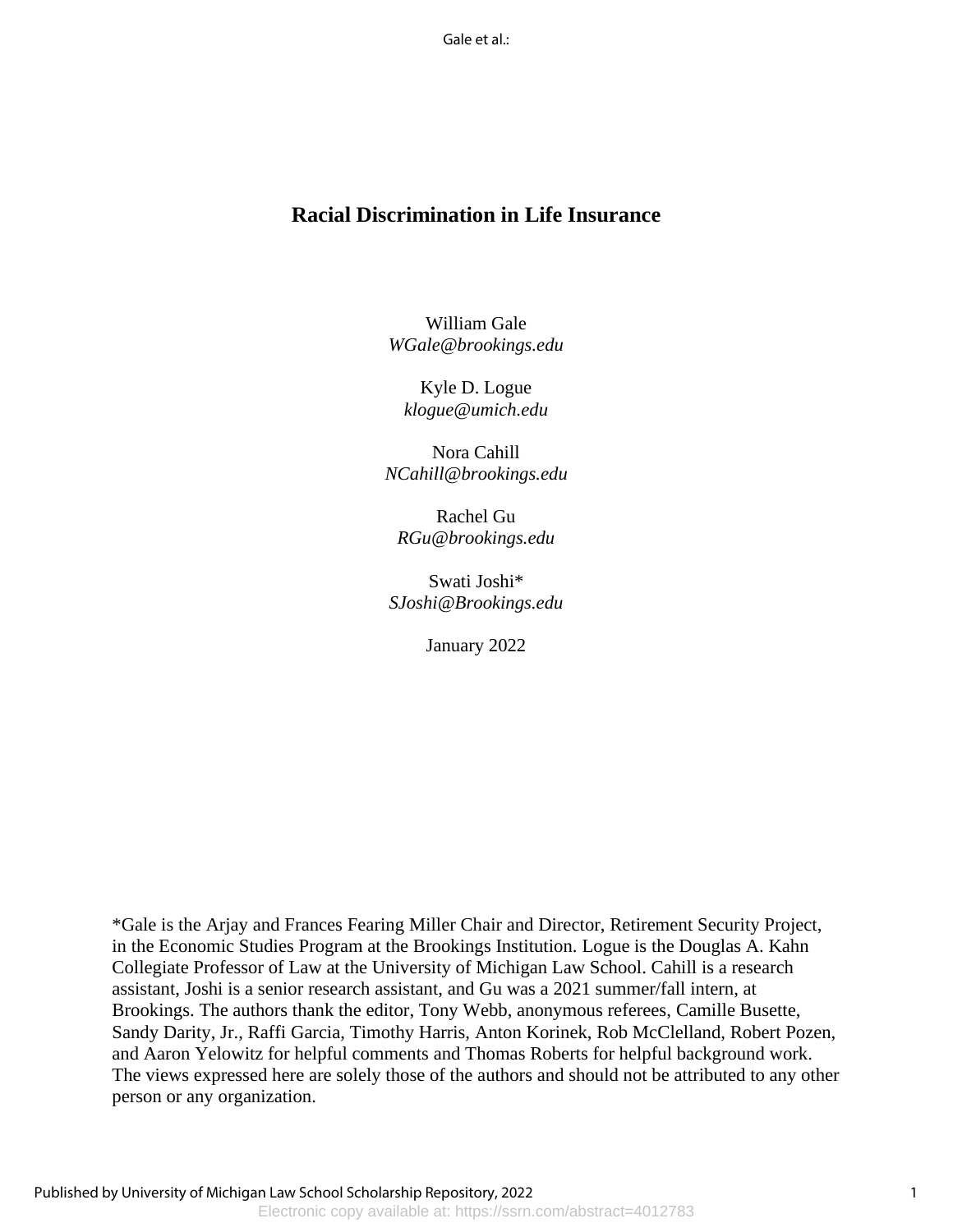### **ABSTRACT**

We examine the historical and statistical relationship between race and life insurance. Life insurance can play a central role in households' financial security. Race has played an important and changing role in the provision of life insurance in the U.S. from slave insurance before the Civil War, to "Scientific Racism" continuing into the  $20<sup>th</sup>$  century, to policies that do not explicitly mention race in recent decades. In empirical work using new data, we confirm earlier work showing that Black individuals have higher life insurance coverage rates than white individuals, controlling for observable characteristics. We find no difference in the likelihood of purchasing coverage—for Black individuals versus white individuals—in states with strong versus weak anti-discrimination laws. We also find that the presence of strong antidiscrimination laws tends to reduce overall life insurance coverage – by about 3 percentage points. We present some evidence that this finding is due to a generally stronger regulatory stance in the state rather than the specific impact of the anti-discrimination life insurance law. This analysis bears on the presence of discrimination in the current life insurance industry as well as related issues like the financial status of minority households.

### **KEY TAKEAWAYS**

- The life insurance industry has a long history of racial discrimination, but the current status of such discrimination is unclear.
- Using 2014 SIPP data, we find, consistent with previous research, that Black individuals are more likely to have life insurance than white individuals, controlling for other observable characteristics.
- Using novel data on the strength of anti-discrimination rules in life insurance in each state, we find no difference in coverage rates for Black versus white individuals in states with strong versus weak anti-discrimination laws. We find that overall life insurance coverage in states with strong anti-discrimination laws is roughly 3 percentage points lower than those with weaker laws and present evidence that the difference is due to a generally stronger regulatory stance in those states rather to the anti-discrimination laws per se.

1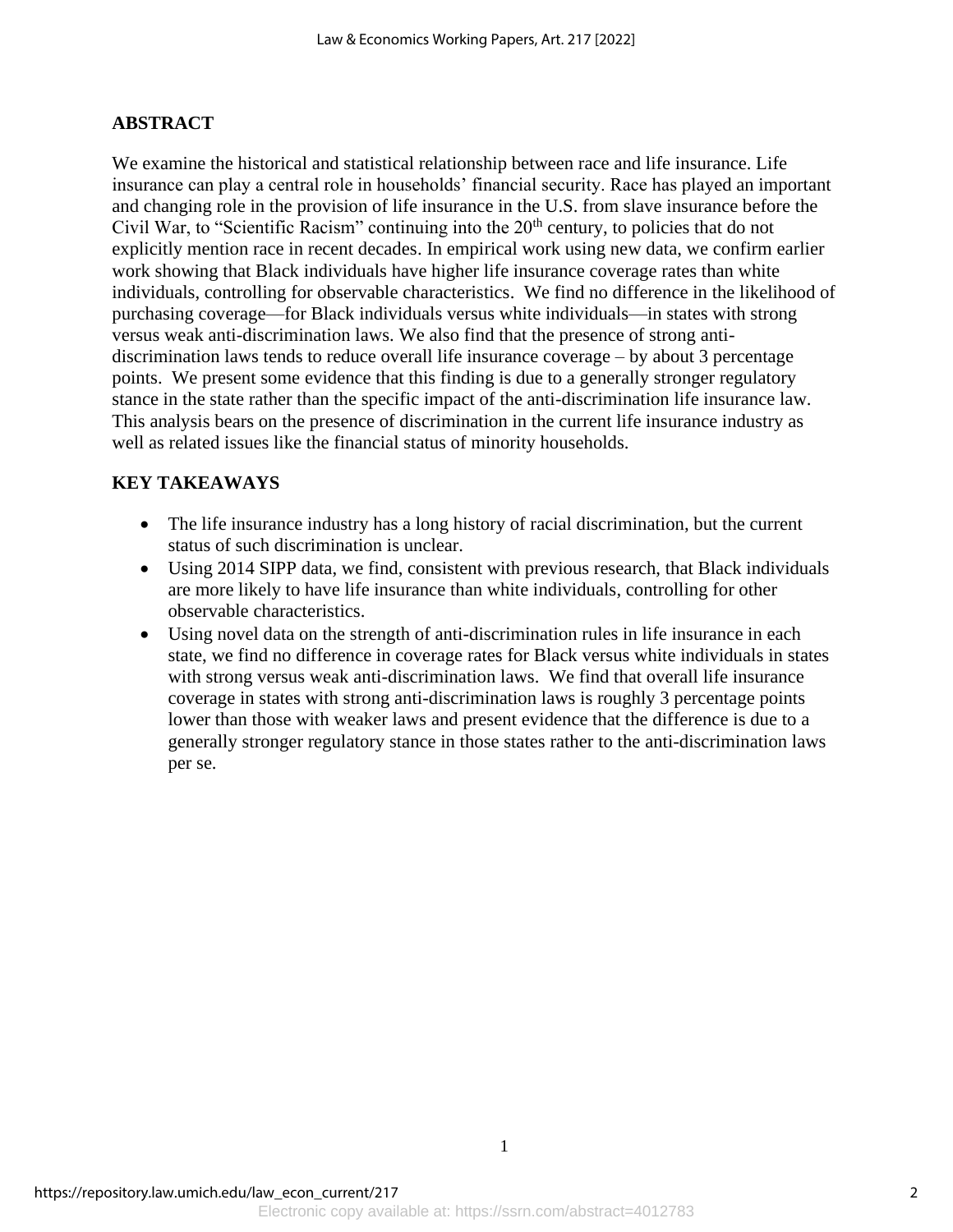#### Gale et al $\cdot$

Life insurance plays an important role in people's planning for and financial management during retirement. During working years, households use life insurance to protect against the risk that breadwinners will die and leave the rest of the family with reduced resources. In retirement, life insurance policies that contain investment features can help retirees manage their wealth. Likewise, life insurance can be a valuable planning tool for households that feel they are overannuitized—perhaps as a result of mandatory annuitization through Social Security, for example—and would like to increase intended bequests, given their net worth (Bernheim 1991; Gale and Scholz 1994). Hartley, Paulson, and Powers (2017), using data from the 2013 Survey of Consumer Finances (SCF), report that the four most common (non-exclusive) reasons people purchase life insurance are to cover burial and final expenses (51 percent), replace lost income (34 percent), pay off mortgage in case of death (26 percent), and transfer wealth to the next generation (24 percent).

Like many other major facets of the American economy, the life insurance industry has roots in the exploitation of Black Americans. As discussed below, from slave insurance in the 18<sup>th</sup> and 19<sup>th</sup> centuries, to "Scientific Racism" that continued into the 20<sup>th</sup> century, to policies that do not explicitly mention race in more recent decades, race has played an important and changing role in the life insurance industry. This paper explores the extent to which life insurance sold today continues to show signs of racial discrimination, with "racial discrimination" in this context referring to any race-based differences in premiums or access to coverage, whether based on invidious stereotypes, valid actuarial data, or some combination of the two. Any racial discrimination in life insurance markets would obviously be a cause for concern, for reasons discussed in the Conclusion.

Although racial discrimination has existed in life insurance markets in the past (in very obvious ways discussed in Section I), it is unclear whether it continues to exist today, for a number of reasons. Begin with the observation that there is no evidence (of which the authors are aware) of any life insurance company in the U.S. currently using race explicitly as part of its underwriting practices, in terms of deciding whether to offer coverage, how much, or at what price. It is difficult to prove a negative, but because such a practice would necessarily be public, it seems likely that it would have been reported in the press by now if insurers were doing it. There have been no such reports. This fact is especially interesting given that racial discrimination in life insurance, even the form of explicitly charging differential premiums based on race, is legal in many states. Insurance markets–including those related to discrimination–are regulated mostly at the state level and thus can vary substantially across geographic areas. Remarkably, as of 2012 (the most recent year for which there are data), only 17 states explicitly prohibited insurance companies from using race as a determinant of payout and premiums (Avraham, Logue, and Schwarcz 2014). Also at play is the fact that life insurance companies, even if they do not use race explicitly, use algorithms to help set rates that may contain implicit biases or use proxy variables (such as zip code or credit score) that correlate with race (O'Neil 2016). Only a handful of states impose any limits at all on the use of zip code or credit scores specifically with respect to life insurance, and, again, there is no federal limitation (Avraham, Logue, and Schwarcz 2014). Thus, whether or not insurance companies use race explicitly in pricing their life insurance policies, it is still possible that race plays a role.

In this paper, we examine historical and statistical relations between race and life insurance. Section I provides a brief overview of the history of race and life insurance in the

2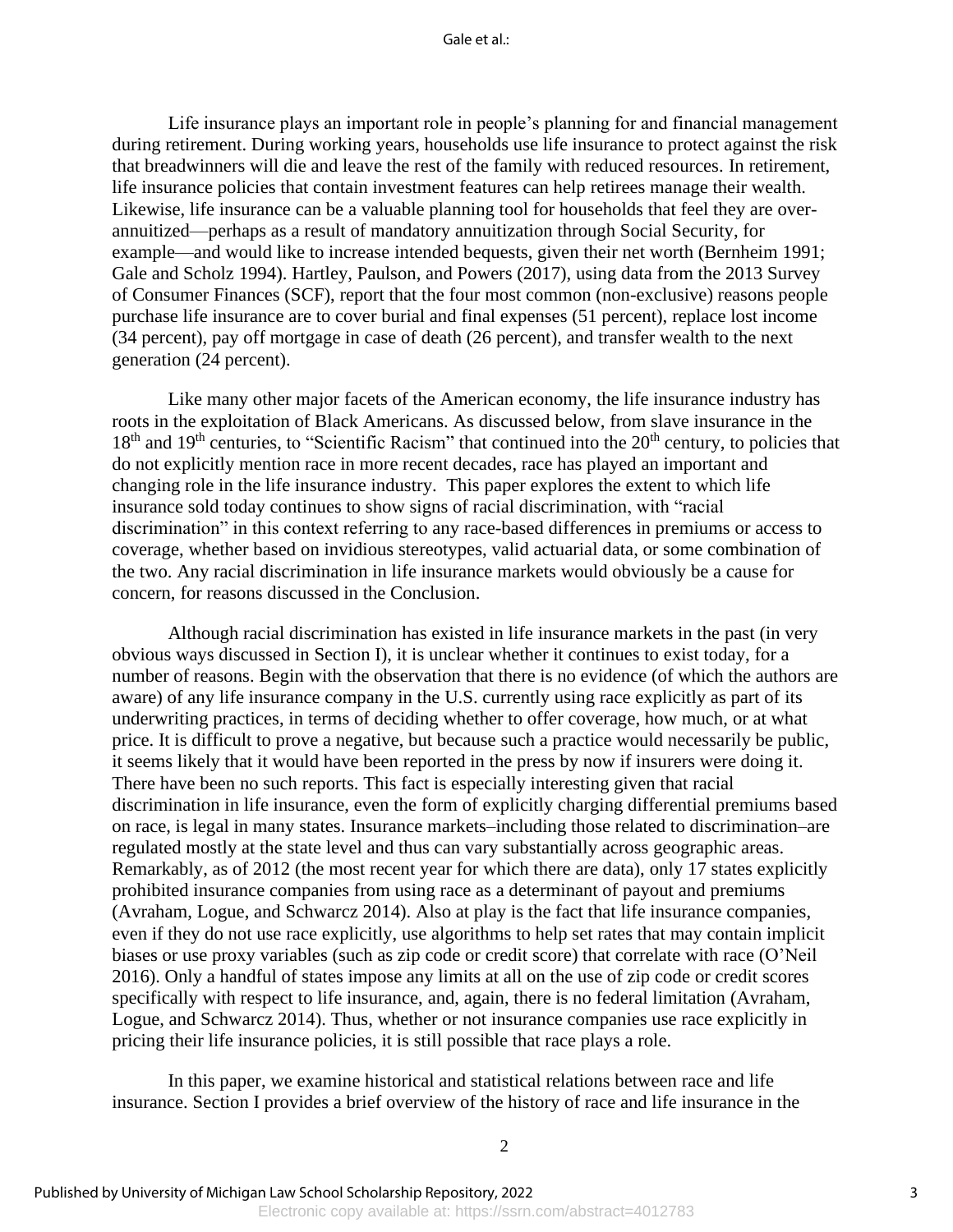United States, from pre-Civil War beginnings to the post-war development and subsequent decline of race-based premiums and plans. The history is relevant today because the current behavior of individuals and life insurance companies does not occur in a historical vacuum. Rather, it is the result of the evolution of the industry and of race relations within society.

In section II, we review previous work on race and life insurance as prelude to own new empirical analysis. In section III we use the 2014 Survey of Income and Program Participation (SIPP) to examine the relation between race and life insurance coverage. Our first set of results show that controlling for observable characteristics, Black individuals are somewhat *more* likely to hold life insurance than white individuals. This result is consistent with the findings of Harris and Yelowitz (2015), who use earlier years of individual data in the SIPP and of Hartley, Paulson, and Powers (2017) who use 2013 household data in the SCF. This result presents an interesting contrast to a vast number of studies (cited below) that show that Black households hold less overall wealth than white households with the same observable characteristics.

This initial finding—that Black individuals are more likely to have life insurance than white individuals—is consistent with the absence of racial discrimination in life insurance markets, but it is not definitive. For example, Black individuals have lower life expectancy than white individuals, controlling for observable factors. Thus, if life insurance companies do not take race into account in their pricing practices, then on average life insurance will be a better deal for Black individuals than white individuals. Controlling for other factors, Black individuals should then be more likely to purchase life insurance.<sup>1</sup>

But there are also several reasons why the result does not definitively show the absence of racial discrimination. First, the estimated difference in life insurance coverage across racial groups may be inconsistent with the quantitative predictions from a detailed simulation model that incorporates factors like risk aversion, differences in mortality, etc. That is, once such factors are taken into account, it could be that we should expect Black individuals to be substantially more than 3.9 percentage points more likely to purchase life insurance than the average. Second, the coefficient on race could be reflecting the influence of unobserved factors that vary by race, such as risk aversion, the *de facto* insurance provided through extended family networks (though we control for nuclear family characteristics), or trust in life insurance companies or agents.

To control for these unobserved factors and to examine the impact of state antidiscrimination statutes in life insurance, in our second set of results we merge SIPP data with an ordinal ranking code developed by Avraham, Logue, and Schwarcz (2014). Their code describes the strength of anti-discrimination laws in all types of insurance across political jurisdictions (50 states and Washington, DC). Included are codes for racial discrimination in life insurance. With this variable, we are able to control for the strength of the anti-discrimination law in the political jurisdiction where the individual lives, and we are able to examine interactions between that variable and the individual's race.

<sup>&</sup>lt;sup>1</sup> In contrast, retirement products like defined benefit plans and annuities have the opposite characteristic: if they are priced without regard to race, Black individuals, with shorter life expectancy than white individuals, will receive a worse deal on average. Social Security is a more complicated situation, since it pays benefits as an annuity but has a progressive structure and Black workers on average earn less than white workers.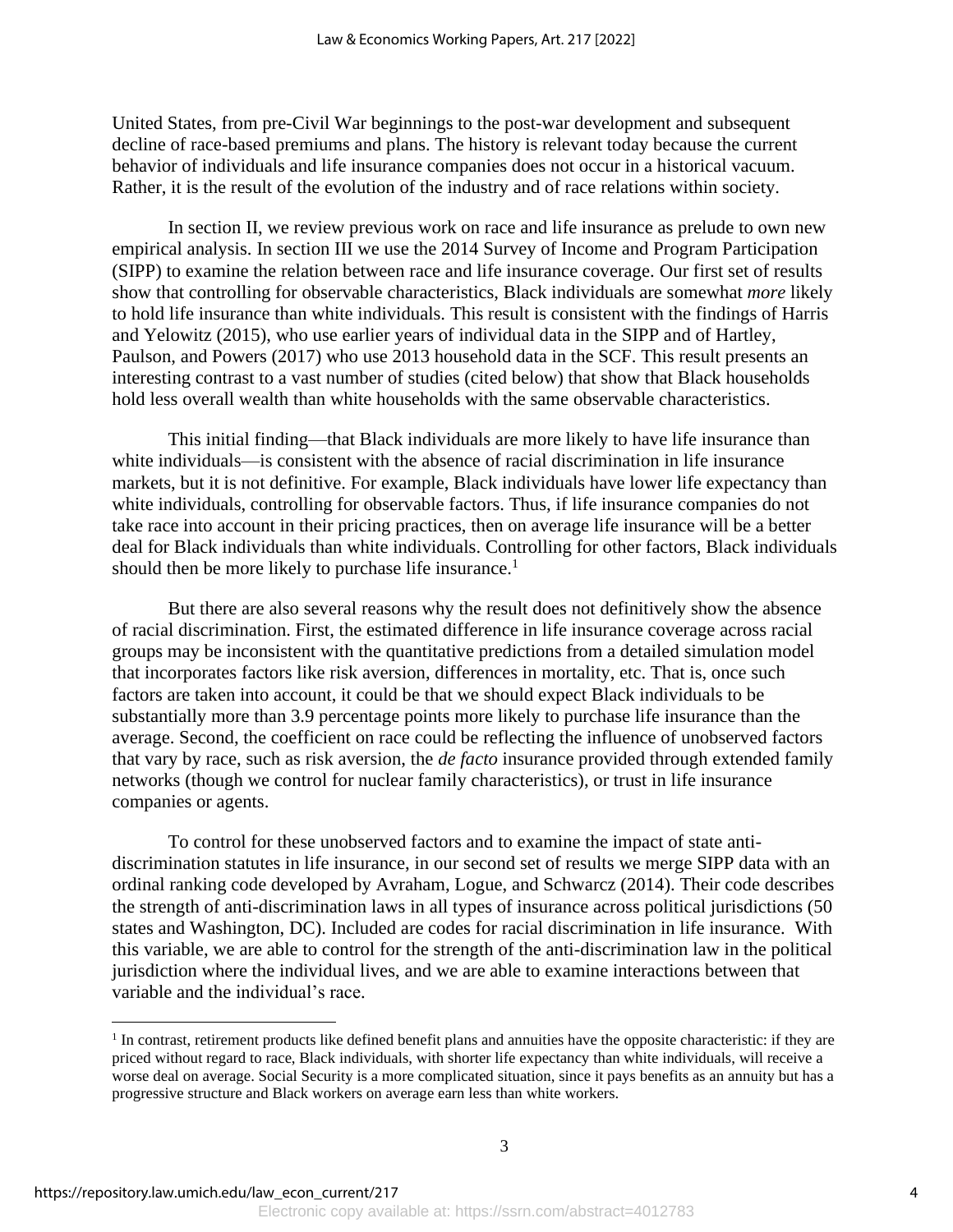#### Gale et al $\cdot$

Importantly, this also allows us to capture the unobserved differences by race in the coefficient on the race variable.<sup>2</sup> Thus, our regressions provide information on how coverage rates in the aggregate and differentially by race vary with the strength of anti-discrimination laws.

With this data set, we do not find differential likelihoods of having coverage for Black individuals versus white individuals in states with strong versus weak anti-discrimination laws. We also find that states with strong anti-discrimination laws in life insurance tend to have lower overall life insurance coverage–by about 3 percentage points. In sensitivity tests of this result, however, we find evidence consistent with the view that the strong anti-discrimination laws in life insurance are proxying in the regressions for more stringent insurance regulation generally at the state level.

One interpretation of our results is that we have found no evidence of racial discrimination in life insurance markets, specifically because of the absence of likelihood-ofcoverage differentials between states with strong and weak anti-discrimination laws. On this view, if racial discrimination in life insurance existed, then we would expect to see a higher relative likelihood of Black individuals having life insurance in the states with stricter antidiscrimination laws compared with the states with weaker such laws; the idea being that insurers would be less likely to discriminate in the stricter states than in the weaker states. But we do not see that pattern. On the other hand, given our finding that the strength of anti-discrimination laws on the books seems to be more of a proxy for the overall stringency of states' insurance regulatory environment, rather than a measure of the difference of the states' relative strictness with respect to racial anti-discrimination law in life insurance, our study provides one piece of evidence but fully resolving whether discrimination continues to exist would require additional data and suggests a need for future work.

Section IV provides a brief conclusion. Coupled with other recent research (Clark et al. 2021; Yakaboski, Lusardi, and Hasler 2020; and Hou and Sanzenbacher 2021), our results help shed light on the financial status of minority households. Nevertheless, developing a better understanding why there is a substantial Black-white gap in wealth and retirement saving but essentially no life insurance coverage gap (controlling for observable characteristics) would be of interest.

#### **II. HISTORICAL DEVELOPMENTS**

### **A. Pre-Civil War**

During the  $18<sup>th</sup>$  and most of the  $19<sup>th</sup>$  century, white Southerners tended to see life insurance for themselves and their loved ones as morally problematic because it placed a value on human life (Murphy 2005; Agesa, Agesa, and Berry 2011; Lurvink 2020). Yet slave owners were eager to buy life insurance covering enslaved people, who were regarded as property.

 $<sup>2</sup>$  As a matter of logic, it is possible that differences in unobserved variables between Black and white individuals are</sup> different in states with strong anti-racial discrimination statutes than in states with weak anti-racial statutes, in which case the coefficient on our interaction term could pick up other factors besides the impact of the law. We suspect, however, that any racial differences in unobserved variables on an overall basis are far larger than differences between the races across particular states.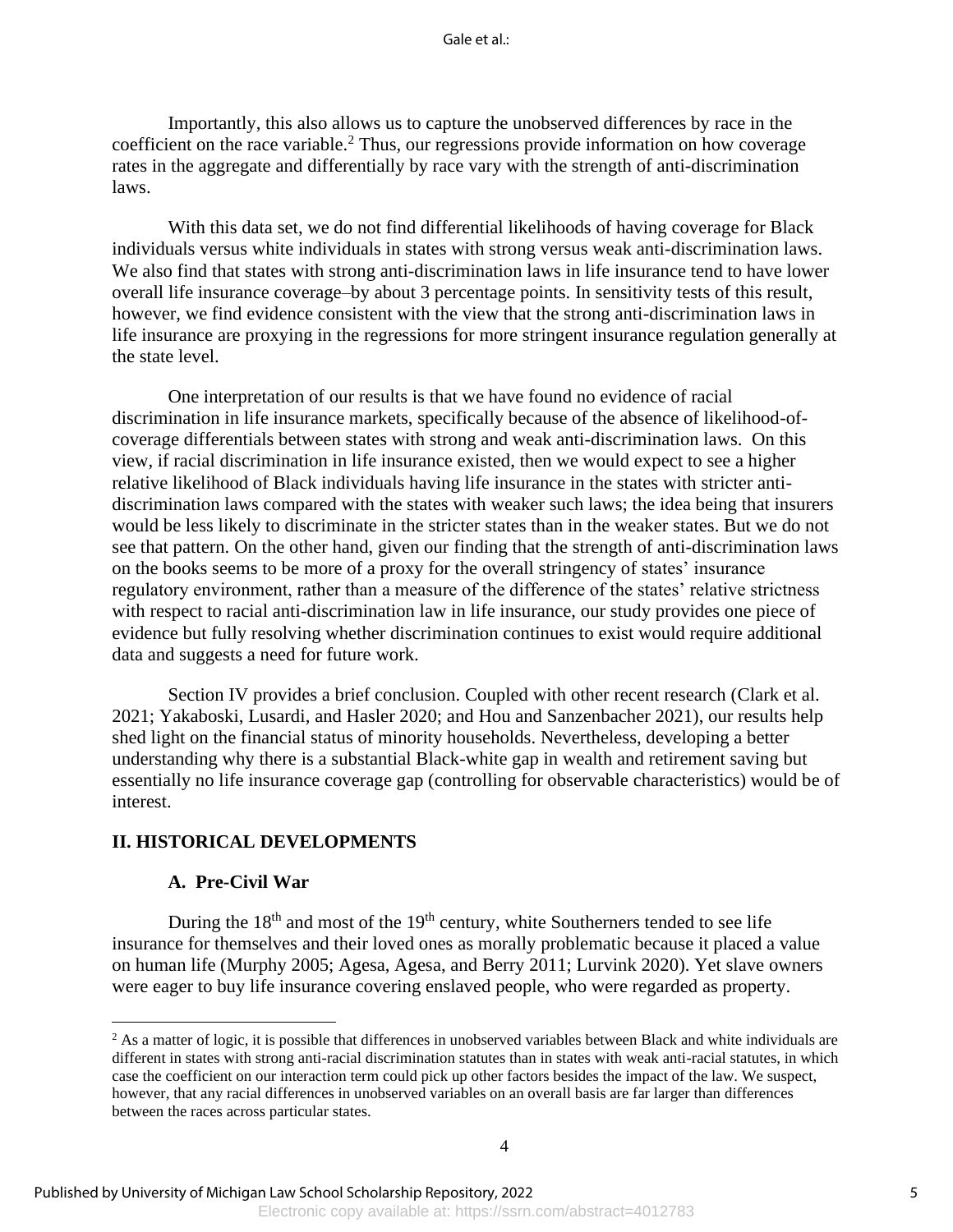Policies were sought to compensate owners for the loss of enslaved people who were highly skilled and hired out, or those who worked in dangerous settings. Slave insurance policies were inherently risky, however, and insurers were cautious in underwriting the lives of people who were so often abused and overworked. As a result, companies were reluctant to sell slave policies, often only doing so with stringent terms and high premiums (Agesa, Agesa, and Berry 2011). Only about three percent of industrial slaves–and significantly fewer of those enslaved on plantations–were insured in the 1850s, the peak decade of slave insurance (Savitt 1977).

In the North, the life insurance market catered to the white, urban middle class (Agesa, Agesa, and Berry 2011; Murphy 2005). The market for life insurance grew over the  $19<sup>th</sup>$  century due to the combination of industrialization, social change, and economic vulnerability (Heen 2009). While some life insurance providers, including the "Big Three" insurance companies– Prudential, Metropolitan, and John Hancock–sold policies to African Americans, Black customers were overwhelmingly classified as "excessive mortality risks," facing higher premiums and more limited policy choices than their white counterparts did, based not on actuarial data but solely on their race (Heen 2009). Many life insurers refused to sell policies to Black clients altogether.

#### **B. Race-Based Policies and Scientific Racism**

Life insurance discrimination during the Jim Crow era fell into three categories: refusal to provide service, dual rates, and dual plans.

Refusal to provide service was not uncommon. As Black customers began purchasing policies, Prudential began conducting statistical studies into mortality differentials, soon finding that its Black policyholders had shorter life expectancies, and thus higher mortality risks, than white policyholders. In 1881, Prudential announced that all industrial life insurance policies—a new type of low-premium life insurance that gained popularity in the 1870s—held by Black adults would be worth one-third less than those held by white people, but weekly premiums would remain the same (Haller 1970; Heen 2009). Other companies followed Prudential's example. Due to growing discrimination among insurance companies, several states passed antidiscrimination laws in the 1880s and 1890s preventing insurance companies from selling racebased policies.<sup>3</sup> In response, all the "Big Three" insurers (Prudential, Metropolitan, and John Hancock) stopped selling policies to Black customers in these states, and Prudential eventually stopped soliciting Black business at all during this period (Haller 1970; Paltrow 2000a; Heen 2009).

Under dual-rate discrimination, companies used segregated mortality tables to charge Black customers higher premiums for similar policies, a practice that, at MetLife, did not end until 1935 (Paltrow 2000a; McGlamery 2009). To be clear, mortality rates differed significantly among white and Black Americans at this time. At the start of the  $20<sup>th</sup>$  century, the gap in life expectancy between white and non-white Americans was about 14.6 years (Centers for Disease Control 2017). But dual-rate discrimination was about more than differences in life expectancy.

<sup>3</sup> Between 1884 and 1902, anti-discrimination laws regarding life insurance were enacted in Connecticut, Massachusetts, Michigan, Minnesota, New Jersey, New York, Ohio, and Rhode Island. Rhode Island repealed the law in 1906. Each of the other rates is classified in the strong anti-racial discrimination category in the statistical analysis below, based on 2012 law (Avraham, Logue, Schwarcz 2014).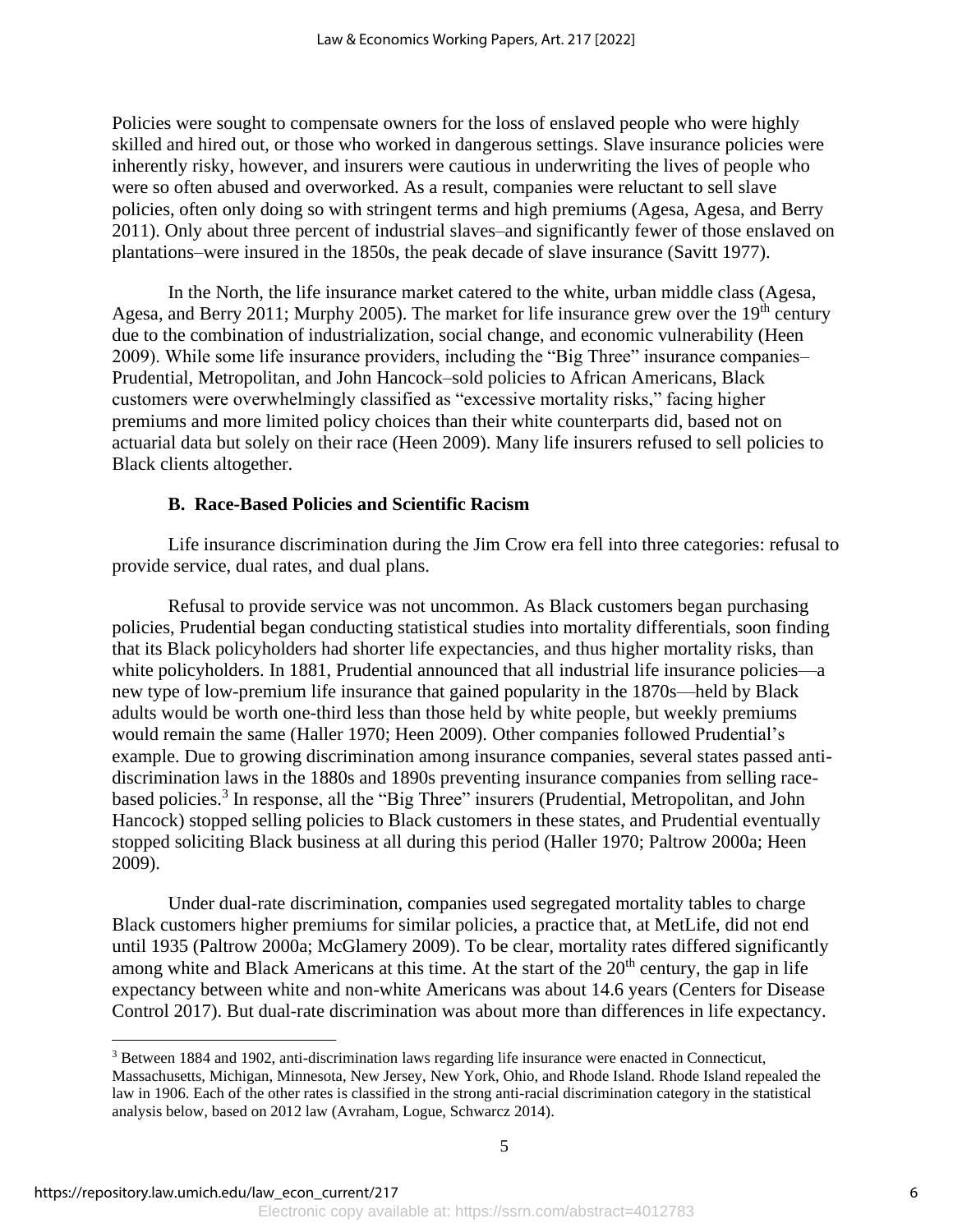First, it was fueled by "Scientific racism," characterized by a statistician at Prudential named Frederick Hoffman. Scientific racism justified insurance discrimination by assuming that lower life expectancies among Black Americans were due to inherent differences between white and Black people, rather than a result of environmental and economic factors caused by historical and contemporary oppression. Insurers falsely attributed differences in mortality rates to biological or genetic factors, rather than circumstance (Heen 2009). For example, Hoffman and other statisticians assumed that higher incidences of malaria and other diseases among Black communities were due to the behaviors and susceptibility of Black Americans, and that those behaviors would eventually cause the total disappearance of Black people in the U.S. (Darity 1994). As a result, insurers did not distinguish rates for Black individuals based on economic status, health, job, etc., although mortality varied significantly in different circumstances. Other differences in mortality did not motivate insurance discrimination: although women had lower mortality rates than men at every age, the same insurers that charged race-based premiums in the first half of the 20th century often did not charge gender-based premiums (Heen 2009).

Many of the same companies also engaged in dual-plan discrimination, where Black customers were banned from purchasing better-quality ordinary life insurance (or were directed away from those plans). Based on racist beliefs about Black households' ability to budget and reliably send premium payments, insurance companies often restricted Blacks to lower quality "industrial" plans (McGlamery 2009, Paltrow 2000a). Industrial life insurance, or "burial insurance," emerged in the 1870s to meet a growing market of low-income workers, who were attracted to the promise of a well-funded funeral (Eckholm 2006). Unlike ordinary life insurance, burial insurance required no up-front payments, involving instead premiums of a few cents a week that were collected door-to-door by insurance agents (James 1947; Heen 2009; Young 1976). Because the payouts were so low, however, burial insurance was generally a worse investment than conventional life insurance. Many households ended up paying more in premiums than their policies were worth (Paltrow 2000a; Agesa, Agesa, and Berry 2011; Cost and Coverage 1952; James 1947). The rapid growth of industrial insurance markets parallel to ordinary life insurance left opportunities for insurers to discriminate against Black customers by restricting them to lower-value industrial policies. Agents at many companies earned higher commissions for selling substandard policies to Black customers than if they sold standard ones, and some plans were simply not sold to Black customers at all (Heen 2009; McGlamery 2009; Paltrow 2000a). Some agents were dishonest, collecting more premiums than were charged by the insurance company (Young 1976; Heen 2009).

In successful responses to legal challenges, insurers used superficially race-neutral reasoning to defend the higher premiums and restricted policy options they gave to Black customers, claiming that their treatment was due to other factors. For example, MetLife maintained a list of occupations deemed dangerous enough to warrant increased premiums. This list included jobs that were not dangerous, but were primarily held by Black workers, such as bellhops, hotel housekeepers, and porters (Paltrow 2000a). Registered nurses working in tuberculosis wards (who were disproportionately white) were classified as lower risk than hospital kitchen workers (who were disproportionately Black). Some insurers labeled majority-Black neighborhoods as high-risk areas where policies carried higher premiums and lower benefits, thus allowing the companies to claim that the adjustments were geographic, rather than racial, in nature (Paltrow 2000a, Heen 2009).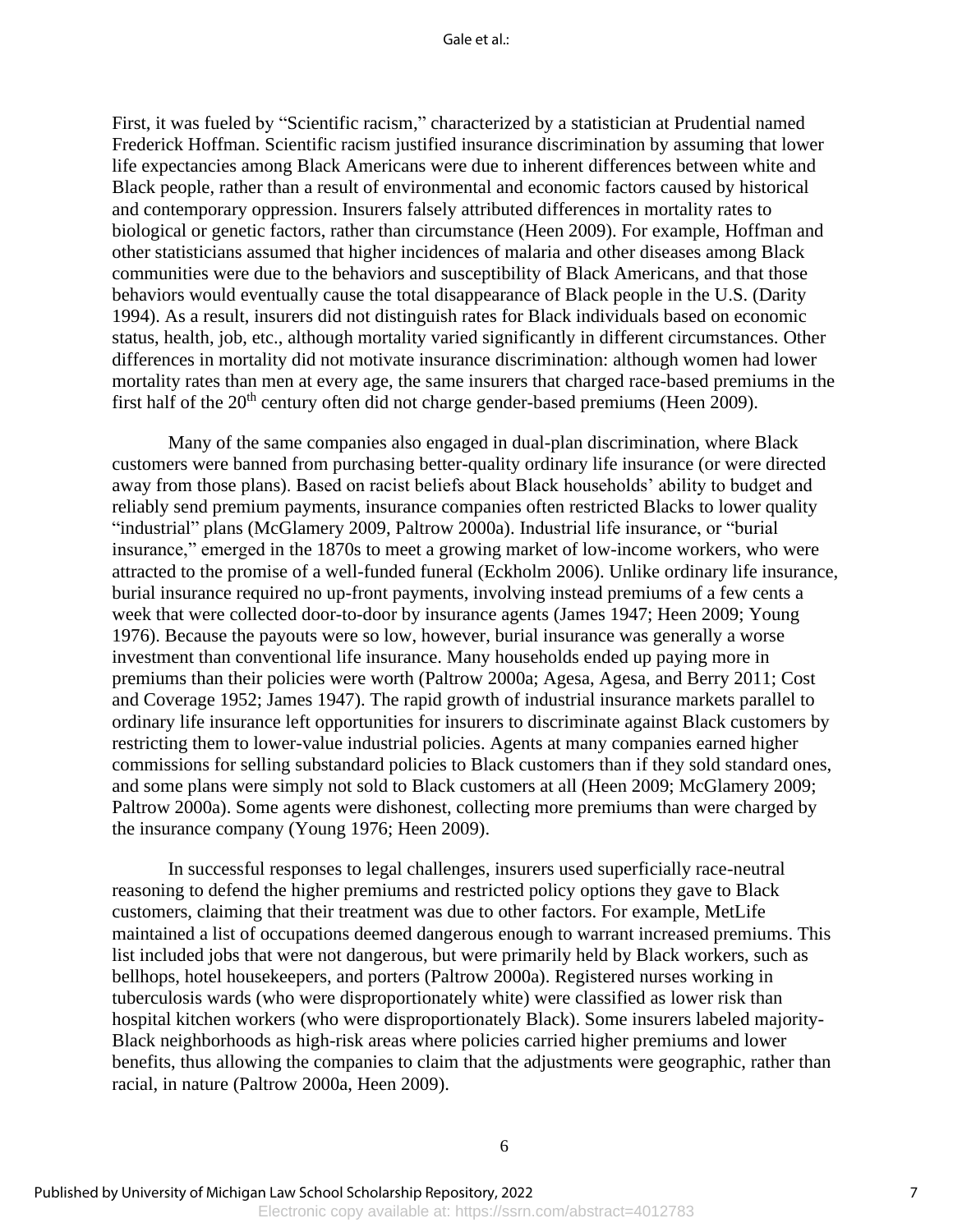#### **C. Benevolent Societies and Black-owned Insurance Companies**

Criticism of racial discrimination in life insurance was common in Black communities. Black Americans argued that patronizing Black-owned life insurance companies would support Black communities and would lessen racism in life insurance markets (Mitchem 1939). Black newspapers also criticized white insurance companies that charged Black policyholders higher premiums or didn't solicit Black business at all (New York Amsterdam News 1938, 1939; New York Age 1938).

Black Americans often turned to local Black benevolent and mutual aid societies. These groups became centers of religious and social activity, offering illness, unemployment, and death benefits, financed by membership fees (Heen 2009). Black-owned insurance companies presented an alternative to the "Big Three" and other large, white-owned insurers, and some societies evolved into early Black-owned industrial insurance companies (Spencer 1985). Hartley, Paulson, and Powers (2017) note that the prevalence of such institutions may help explain high insurance rates among Black individuals today.

Nevertheless, it is worth pointing out that the societies often struggled to access capital, maintain membership, and cover benefits (Chapin 2012; Garrett-Scott 2016). Shifts in social norms and legal rules that favored greater racial equality, before and during the Civil Rights Movement (discussed below), were not sufficient to make the market for Black-owned insurers sustainable. Rising incomes among Black workers increased demand for life insurance, but Black households turned increasingly to white-owned insurance companies, because the regulatory landscape and market discrimination largely relegated Black insurers to substandard policies that were unattractive to the growing Black middle class (Chapin 2012). Also, the rise of employer-provided group insurance largely left out Black businesses, most of which were too small to qualify for plans and government subsidies under state regulations, and Black churches, mutual aid societies, and other organizations, which were also left out by regulations. Because of this, white-owned insurance companies benefited from growing business from white-owned firms buying group insurance for employees, leaving behind Black insurers. During the rise of the Black middle class in the mid- $20<sup>th</sup>$  century, white insurers began to market more aggressively toward Black customers, further cutting out Black insurance companies (Chapin 2012).<sup>4</sup>

#### **D. Decline of Explicitly Race-Based Policies**

<sup>4</sup> Discrimination was also prevalent in other forms of insurance. Black drivers had a difficult time obtaining auto insurance because custom dictated that the Black driver always paid for damages after getting in an accident with a white driver, regardless of whose fault it actually was. While the history of auto insurance policies has received virtually no analysis, Black newspapers and NAACP records show that, throughout the interwar years, most insurers denied Black drivers given that they would always be held at fault if they got into an accident and found themselves in court. Some companies were more welcoming: in 1933, a representative from Equitable Building told the *Baltimore Afro-American* that "Our company as a general rule does not accept colored business, but when they are in business and in a profession it makes a difference and they are considered as any other risk." In 1939, a courtordered investigation in Illinois found that of 47 surveyed insurers, 44 said that they refused to insure Black people, and three said they would under "certain circumstances." The NAACP received correspondence from several members seeking insurance and began challenging state laws, but this was difficult in states where auto insurance was not mandatory or linked to driving privileges such as obtaining a license or registering a car. Notably, future Supreme Court Justice Thurgood Marshall had his insurance cancelled in 1940 on grounds that he lived in the "congested area" of Harlem, making the case difficult to fight. For more details, see Bay (2021).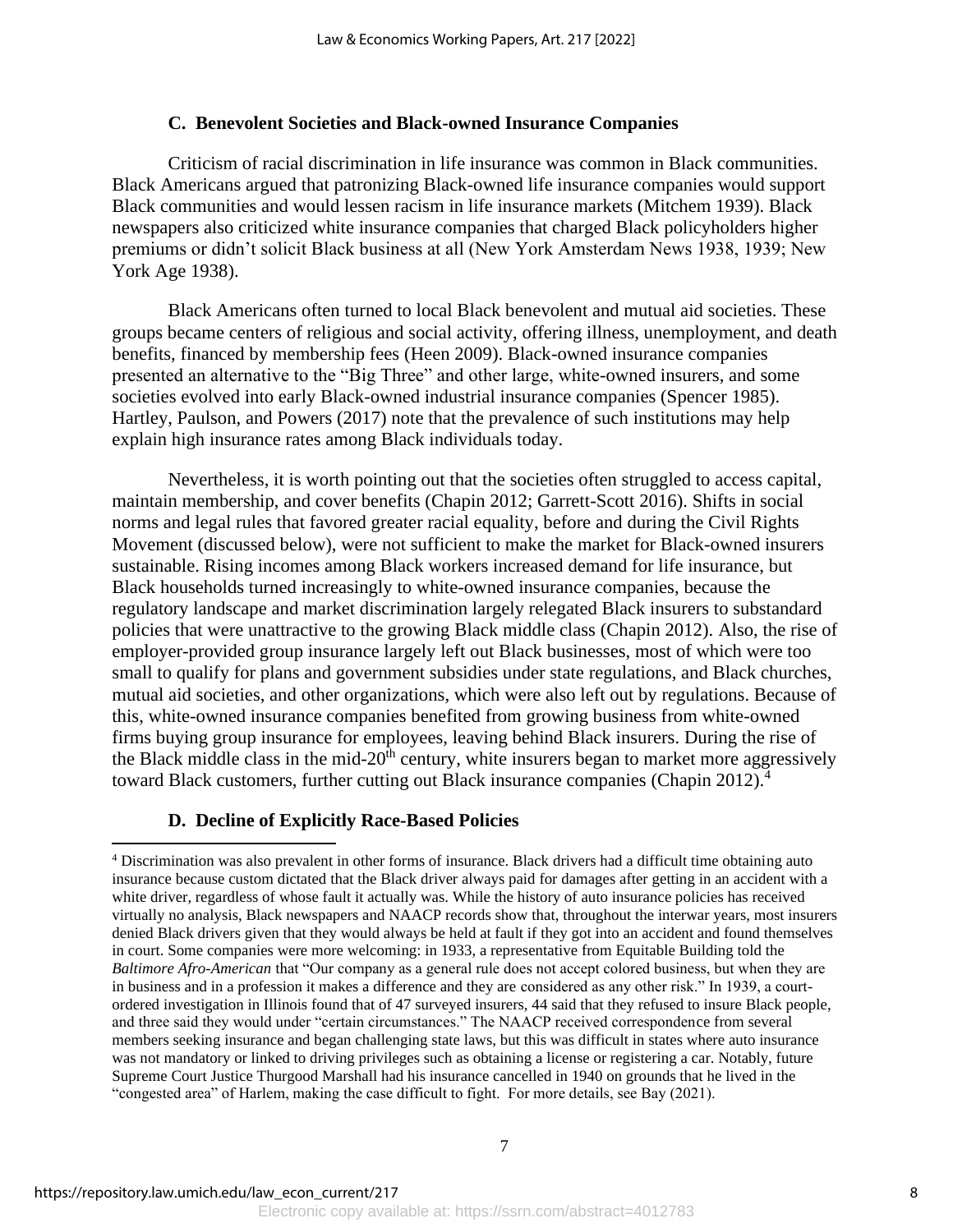Following World War II and revelations about Nazi scientific racism, insurers began phasing out the use of explicitly discriminatory insurance policies (Heen 2009). Between the 1950s and the 1980s, large companies like Metropolitan Life expanded Black individuals' access to all their insurance policies and eliminated dual-rate systems (Paltrow 2000a). These changes coincided in time with, and were likely at least partially caused by, a significant decline in the racial mortality gap, along with social pressure during the Civil Rights Movement to reduce racial inequality  $(Heen 2009).$ <sup>5</sup> The demand for industrial policies declined, as incomes increased for Black Americans and deregulation exposed the high cost and inefficient business structure of industrial insurance policies.

This was not a uniform movement, however, and did not eliminate racism in life insurance. Some individual companies, like Life Insurance Co. of Georgia, kept their own separate tables for white and Black clients well into the 1970s (Paltrow 2000c). New race-merged mortality tables used by many companies in the early 1960s had large "windows," allowing insurers to charge different rates based on the racial composition of their customer base (Heen 2009).

#### **E. Changes Since 2000**

Recent litigation involving major insurance companies brought renewed scrutiny of discriminatory practices in the life insurance industry (Donn 2004). While most insurers stopped issuing new explicitly race-based policies in the mid- $20<sup>th</sup>$  century and industrial insurance declined steeply since 1960, these actions did not end discrimination in life insurance. When insurers ended many of their practices, they failed to correct the policies that had already been sold, leaving many people with old policies that were based on racist practices that raised their premiums or left them with less-valuable policies (Paltrow 2000a; McGlamery 2009). The continued existence of race-based insurance policies provided a foundation for class-action lawsuits, spurring a huge number of settlements between 2000 and 2010.

The wave of litigation started in 2000 when Bill Nelson, Florida's Insurance Commissioner and former Senator, filed a 'cease-and-desist' order charging American General Life and Accident Insurance with continuing to collect inflated premiums on racially priced life insurance products sold to Black policyholders through the 1960's. Two months later, in an outof-court settlement, the company agreed to pay \$206 million in refunds and restitution to 9.1 million Black policyholders. A series of suits and settlements followed (Treaster 2000). Appendix Exhibit 1 describes several large lawsuits in the 2000s that forced insurers to pay restitution to Black policyholders.

Today, the role that race plays in the life insurance market is unclear. Recent research has shown that, after controlling for other observable characteristics, Black Americans are more likely to hold a life insurance policy than white Americans (Harris and Yelowitz 2015) but may hold smaller policies (Gutter and Hatcher 2008). While the first result is encouraging, given the history of racism in life insurance markets, there are concerns, nevertheless, that discrimination has not been eliminated.

First, insurance is largely regulated at the state level, suggesting the possibility that the

Electronic copy available at: https://ssrn.com/abstract=4012783

<sup>&</sup>lt;sup>5</sup>Harper et al. (2007) show that the life expectancy racial gap fell substantially from 1900 to 1960.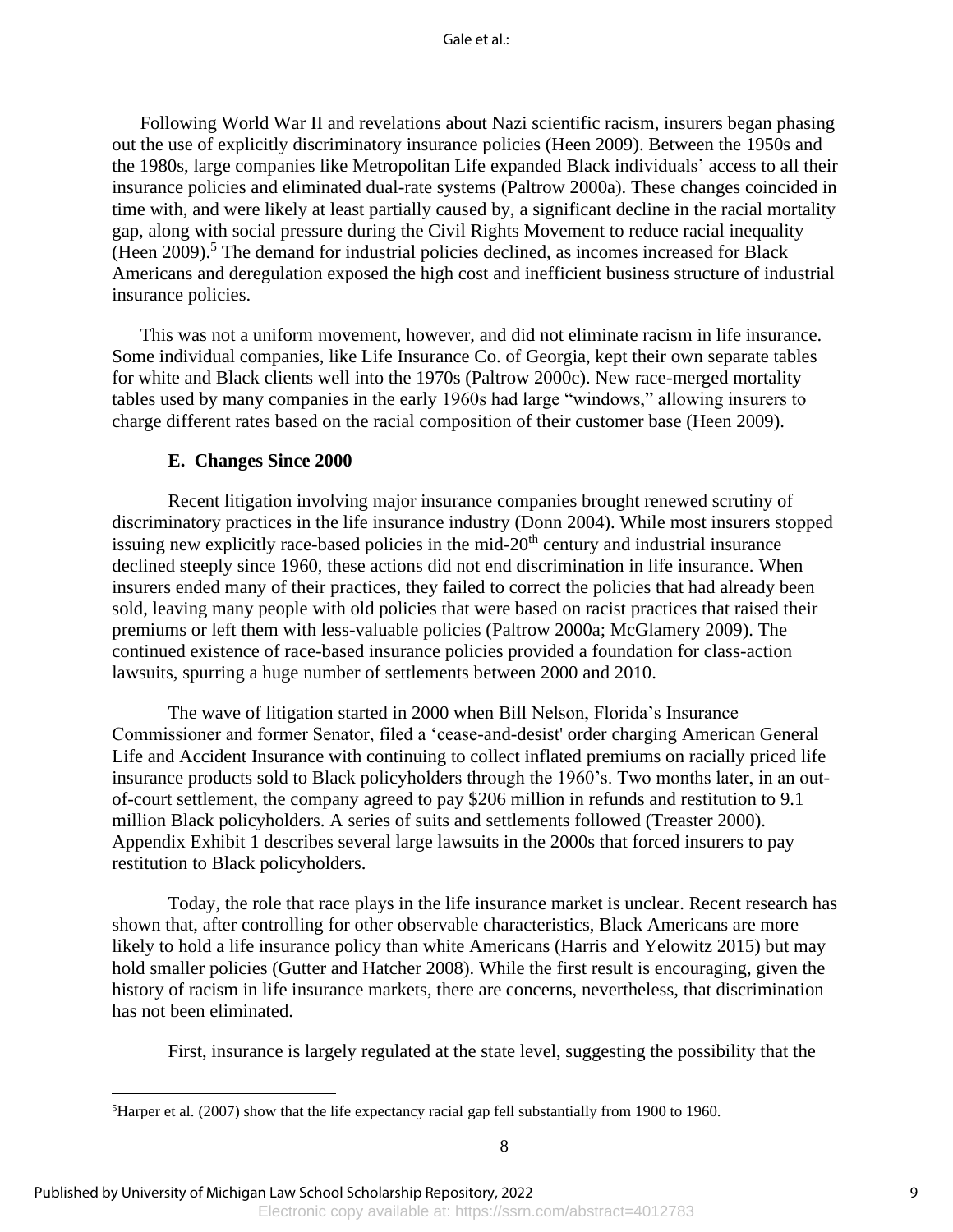extent of racist policies allowed to persist could be uneven across the country. As discussed further below, while many states limit or prohibit racial discrimination in life insurance, it remains legal in most states (Avraham, Logue, and Schwarcz 2014). Federal law, specifically Section 1981 of the Civil Rights Act of 1866, prohibits intentional discrimination on the basis of race in the enforcement of contracts; however, because of the difficulty of proving the level of discriminatory intent required in such cases, this statute is rarely invoked against insurers. Moreover, in the only reported case in which the issue was litigated to conclusion (and not settled), the court held that, so long as race-based life insurance premiums were based on sound actuarial data, they do not run afoul of Section 1981. This exception is discussed in Avraham, Logue, and Schwarcz (2014). In addition, Title VII of the Civil Rights Act of 1964 forbids employers from discriminating on the basis of a range of characteristics, including race, and so would apply to employer-sponsored life insurance policies.

Second, the use of artificial intelligence (AI) methods to generate insurance pricing–in particular, the phenomenon of proxy discrimination, wherein an algorithm can discriminate against groups either intentionally or inadvertently–can harm minorities by using features correlated with policyholder race as a substitute for explicitly using race in order to satisfy antidiscrimination laws (Prince and Schwarcz 2020). Proxy discrimination takes advantage of characteristics like surname, zip code, or home address to work around laws barring explicit consideration of race as a factor in hiring practices, for example (Prince and Schwarcz 2020; O'Neil 2016). And, of course, the problem is far broader than AI; efforts to use zip code to discriminate against Black customers without explicitly naming race have long been prevalent in auto insurance, property insurance, and other industries (Fergus 2013).<sup>6</sup>

In 2020, the National Association of Insurance Commissioners launched a Special (EX) Committee on Race and Insurance to investigate racial disparities in insurance markets. The Committee will examine the extent to which current practices involve systemic barriers to access for people of color, focusing particularly on racial disparities in the underwriting process (National Association of Insurance Commissioners 2021). While it has not yet released its report, the Committee is an example of the continuing effort to research and combat the effects of racism in life insurance markets.

To provide further evidence on these issues, we turn to a review of previous work in section II and new empirical estimates in section III.

### **II. Related Work**

Despite the long history of race and life insurance, there is little empirical work on the topic to date. Hiltz (1971) presents evidence that, after controlling for income, Black households were roughly as likely as white households to hold insurance but tended to hold much smaller policies. Banning (2015) argues that cultural differences raise risk aversion and life insurance among Black individuals relative to white individuals. Using the SCF, Thompson and Suarez

<sup>6</sup> Researchers at the RAND Corporation have shown the ability to obtain a 90-96 percent match on race using a method called "Bayesian Indirect Surname Geocoding" which uses only a person's surname and the racial/ethnic composition of their neighborhood to identify the probability that a given person belongs to one of a set of mutually exclusive ethnic groups. Thus, fairly reliable race data can be constructed from minimal amounts of already-public information**.** (Fremont et al. 2016).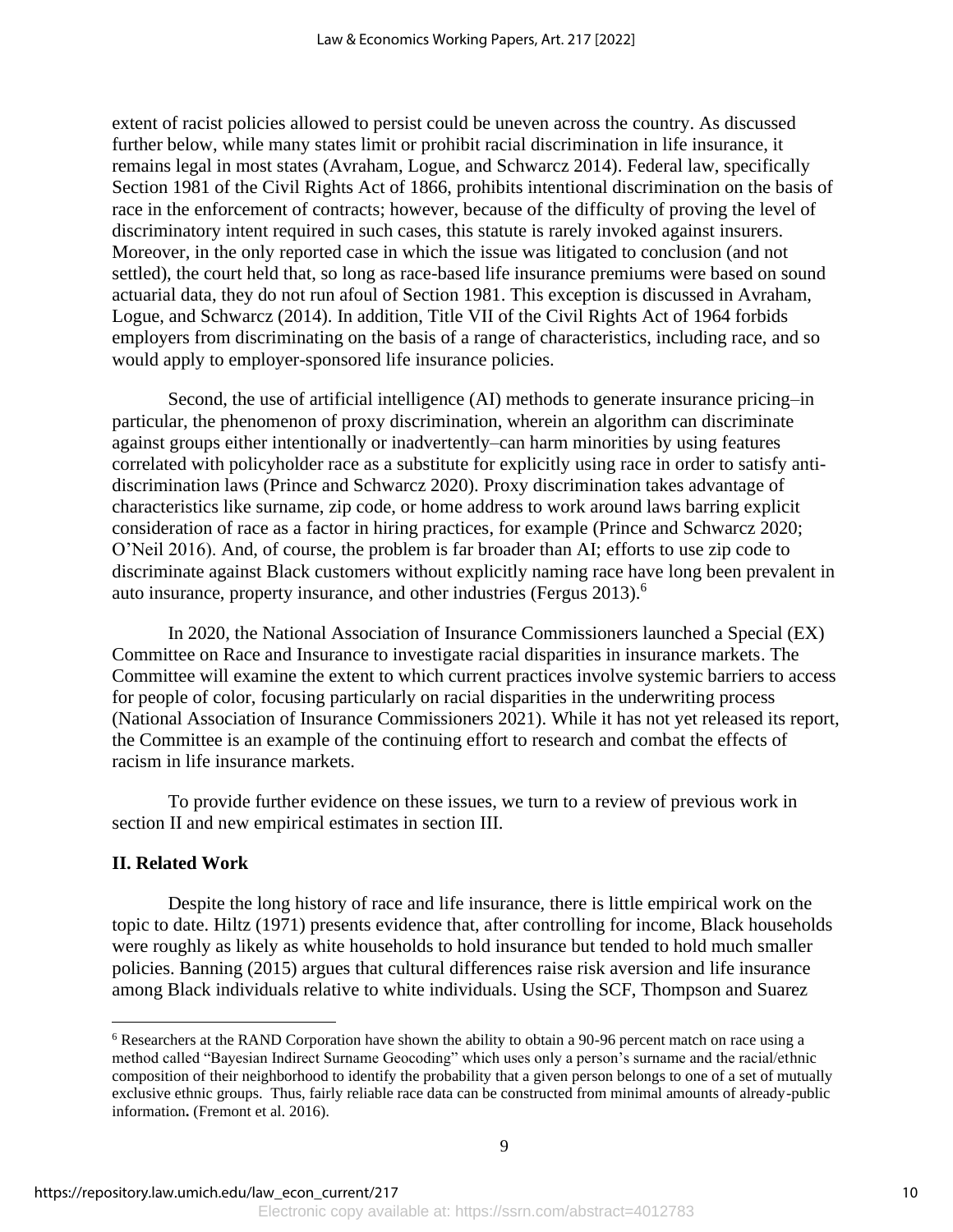(2015) show that, controlling for other observable characteristics and relative to white households, Black households exhibit more risk aversion (which presumably raises the demand for life insurance) and are less likely to have a longer investment horizon (which presumably reduces life insurance demand). It is unclear whether these differences reflect underlying preferences or different social and economic circumstances facing Black and white households.

Gutter and Hatcher (2008), using 2004 data from the Survey of Consumer Finances (SCF), find that, after controlling for other factors, married Black and white households were about equally likely to hold life insurance, but that white households insured a greater share of the human capital than Black households.

Harris and Yelowitz (2015) use data from several years of the Survey of Income and Program Participation (SIPP) and replicate the life insurance coverage result when restricting the sample to married couples. They also show, however, that family structure varies significantly across Black and white households. When including single as well as married people and controlling for other observable characteristics, they find that Black individuals are more likely– by about 3 percentage points–than white individuals to hold some type of life insurance, with larger values for employer-sponsored insurance and whole life insurance. They find no statistically significant difference in the face value of life insurance holdings, but caution that the survey question may not be well understood. Guillemette et al. (2015) provide additional evidence on how household size and life insurance choices vary between minority households (among which the largest group consists of black households) and white households.

Hartley, Paulson, and Powers (2017) show that Black and white households have similar likelihoods of owning life insurance, though both groups saw declines in coverage from 1989 to 2013. They highlight the contrast between small racial differences in life insurance compared to large racial differences in other assets and wealth. They speculate that the high rate of life insurance coverage among Black households is due either to the historical role of Black-owned insurance companies and/or the lower life expectancy of Black individuals relative to white individuals.

Bernheim et al. (2003), using the data from the Health and Retirement Study (HRS) and analysis from a sophisticated life cycle simulation model, find that among married households, Nonwhite couples face more financial vulnerabilities than white couples do, even after accounting for life insurance purchases.

There is a related literature on Black/white wealth gaps and the role of life insurance in bolstering that difference. The racial wealth gap is well documented and shows that Black households have lower wealth than white households, controlling for other observable household characteristics.<sup>7</sup> Jiakoplos and Menchik (1997) find that differences in inheritance account for 10-20 percent of the wealth gap between white and Black households, controlling for other factors. Harris and Yelowitz (2015) argue that their results imply that life insurance holdings do not play an important role in exacerbating wealth inequalities between races.

<sup>&</sup>lt;sup>7</sup> See, for example, Altonji and Doraszelski (2005), Chetty et al. (2018), Gale, Gelfond, and Fichtner (2018), Gittleman and Wolff (2004), Hamilton and Darity, Jr., (2010), Scholz and Levine (2003), Shapiro, Meschede, and Osoro (2014), Smith (1992), Taylor et al. (2011), Thompson and Suarez (2015), and Wolff (2018).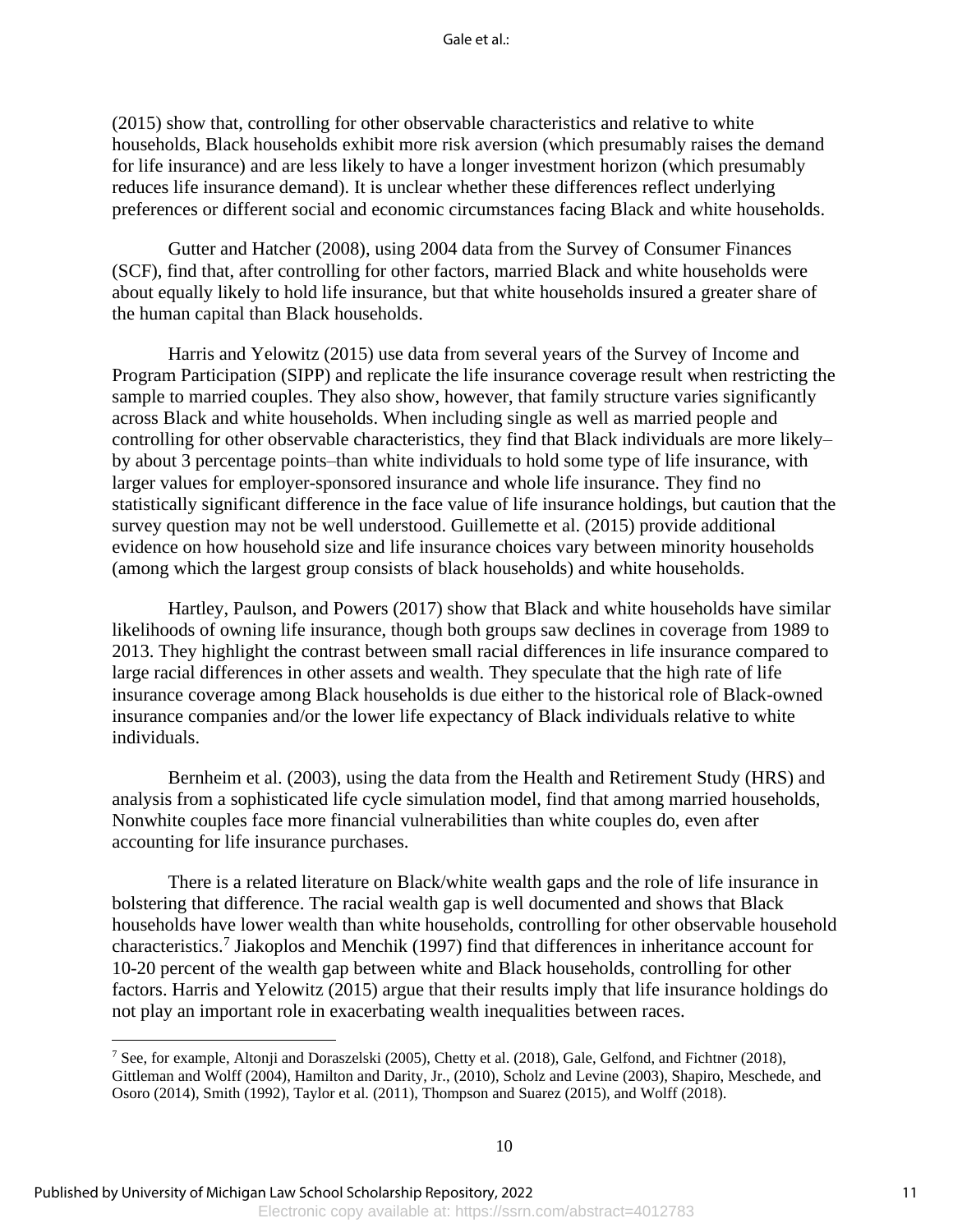A related issue is the role of expected lifespan on wealth accumulation and by extension life insurance purchases. Black individuals have on average experienced shorter lifespans and higher expected mortality rates than white individuals, though the mortality gap fell by almost half between 1990 and 2018 (Schwandt et al. 2021). As noted earlier, if life insurance pricing does not take race into account, then life insurance represents a better return for Black families than white families. Attanasio and Hoynes (2000) and De Giorgi and Gambetti (2020) show how shorter life expectancy can reduce wealth accumulation at all stages of the life cycle.

#### **III. Empirical Results**

#### **A. Data**

We use data from the first wave of the 2014 panel of the Survey of Income and Program Participation (SIPP). SIPP is a nationally representative panel survey that is administered by the U.S. Census Bureau and collects information on individuals' participation in government programs and their demographic and economic characteristics. The key motivations for using SIPP data include the broad age range, substantial sample sizes, and data on an individual basis regarding life insurance and state of residence. The survey asks about life insurance coverage and the cash and face value of policies. We focus on coverage because of data concerns with the cash value and face value questions.<sup>8</sup>

We restrict the sample to white and Black adults aged 25-64 in order to focus on the working age population most likely to purchase life insurance. We limit our analysis to data for white and Black individuals in the interest of simplicity and in order to focus on the type of racial discrimination that has been most prevalent historically in the life insurance market.

We drop individuals with imputed life insurance values due to criticism of SIPP imputation methodology (Curtin, Juster, and Morgan 1989; Hoynes, Hurd, and Chand 1998).<sup>9</sup>

We merge SIPP data with a code developed by Avraham, Logue and Schwarcz (2014) that provides an ordinal ranking of how restrictive a political jurisdiction (each of the 50 states and Washington, DC) is in limiting the use of race as a determinant of life insurance premiums and payouts (as of 2012).<sup>10</sup> They split jurisdictions into seven qualitative categories, ranging from the most lenient (those with a statute allowing underwriters to take race into account), to the strictest (those with a law that expressly prohibit insurers from taking race into account). This information allows us to measure the impacts of anti-discrimination laws on life insurance

<sup>8</sup> Harris and Yelowitz (2015) use SIPP data from earlier years in their study. One limitation of the 2014 SIPP, the first panel to use the redesigned 2010 methodology, is that the survey no longer asks about employer sponsored life insurance. The 2010 methodology was created to combine core questions with the previously less frequently asked topical module questions into one survey. Approximately two-thirds of respondents misinterpreted questions because of confusion around the face value and cash value of life insurance (Gottschalk and Moore 2007) in the older survey methodology, and there is no evidence that this issue has been ameliorated.

<sup>&</sup>lt;sup>9</sup> Dropped imputed observations represent approximately 16% of the sample.

<sup>&</sup>lt;sup>10</sup>Because the ordinal rankings focus on the 50 states and Washington, DC, we drop individuals that do not reside in those areas, which reduces the sample by 0.08 percent.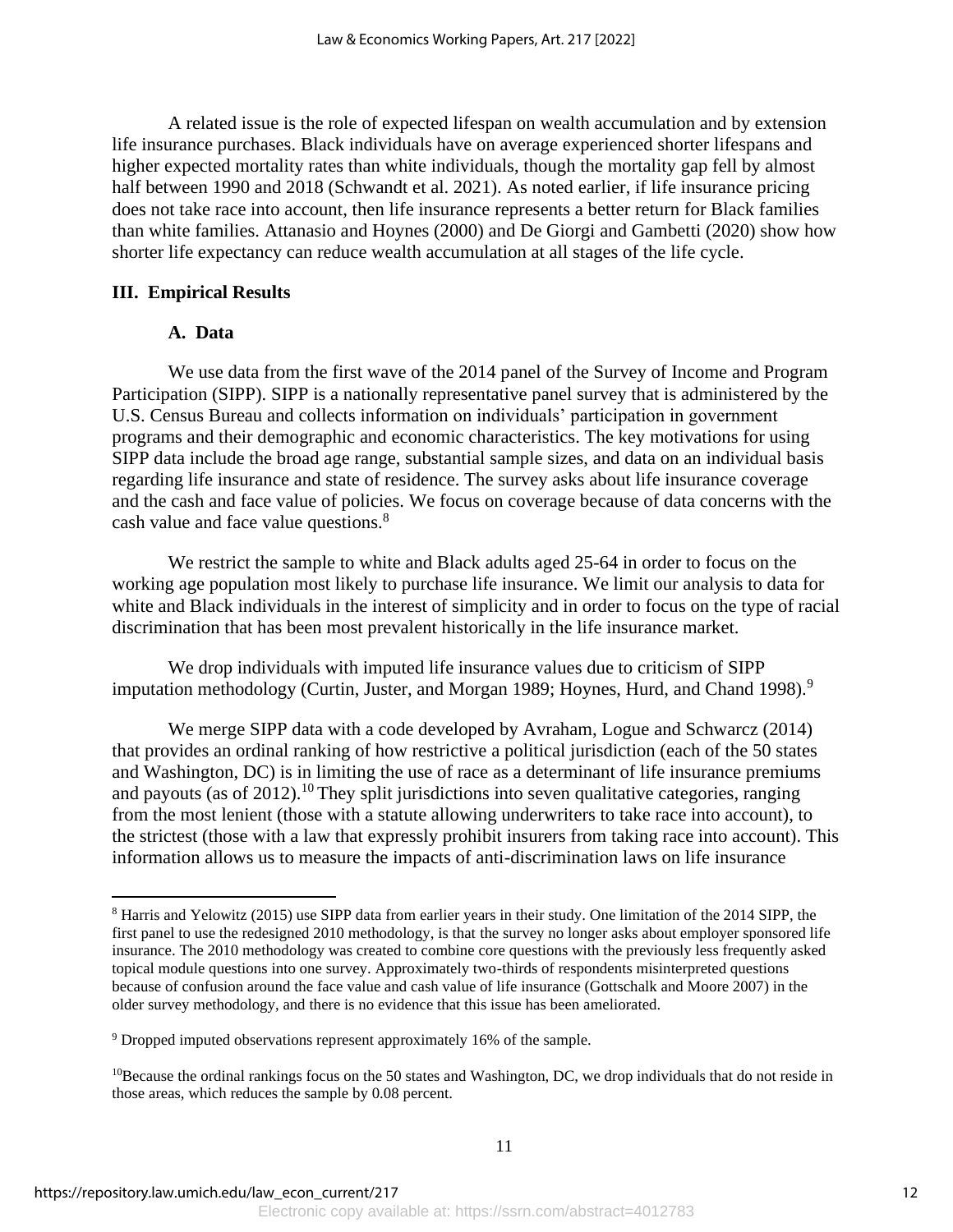ownership by race.

Exhibit 2 shows the distribution of the ordinal rankings across jurisdictions (Appendix Exhibit 2 provides details for each jurisdiction). Remarkably, as of 2012, only 17 jurisdictions specifically outlawed the use of race in determining life insurance premiums and payouts. Following the discussion in Avraham, Logue, and Schwarcz (2014), we distinguish in the regressions below between jurisdictions with the two strongest types of laws (forbidding or limiting the use of race in determining life insurance rates) and the other cases. For some summary data, we also distinguish between states with laws that are weak (express permission to discriminate, no mention, or general unfair discrimination limitation) and intermediate (limitation/prohibition only regarding issuance/cancellation/non-renewal or limitation/prohibition regarding rates).

Several features of the state laws are worth noting. There is no obvious geographical pattern as to which states have strong anti-discrimination laws (Exhibit 1). Of the original 11 states in the Confederacy, 4 have strong laws, 4 intermediate, and 3 weak, about the same relative proportions as the nation as a whole. States that banned discrimination by race in the 19<sup>th</sup> century continue to have strong anti-discrimination laws (Avraham, Logue, and Schwarcz 2014).  $11$ The presence of strong anti-discrimination laws is not correlated with Black population share, which averaged 14 percent in states in each category (Jones  $2019$ ).<sup>12</sup>

Turning to the SIPP data, it turns out that the 2014 SIPP records no Black respondents from 5 jurisdictions (Hawaii, Idaho, Maine, North Dakota, and South Dakota). In addition, in regressions we ran that included state dummies, dummies for 6 states (Alaska, Colorado, Florida, Georgia, Kansas, and New Mexico) were tossed out because of collinearity problems. Thus, our discussion of the SIPP data and regressions focuses on individuals in the remaining 40 political jurisdictions.

Exhibit 3 shows summary statistics for the remaining overall sample and by race. About 43 percent of the overall sample has life insurance, but Black individuals are about 11 percentage points less likely to have life insurance than white individuals.<sup>13</sup> About 62 percent of the sample

<sup>&</sup>lt;sup>11</sup> Between 1884 and 1902, anti-discrimination laws regarding life insurance were enacted in Connecticut, Massachusetts, Michigan, Minnesota, New Jersey, New York, Ohio, and Rhode Island. Rhode Island repealed the law in 1906. Each of the other states is classified in the strong anti-racial discrimination category in the statistical analysis below, based on 2012 law (Avraham, Logue, Schwarcz 2014).

 $12$  To calculate this figure, we use weighted SIPP data to generate the Black population share within each state, and then take a simple (unweighted) average across states. There is some evidence that stronger anti-discrimination regulation is associated with more liberal political views. For example, in the 2012 election, President Obama won 13 of the 17 states with strong anti-discrimination laws. Also, in a Gallup survey (Jones 2019) that characterized political tendencies in each state, only 2 of the 19 "highly conservative" states had strong anti-discrimination laws, compared to about half of all other states.

<sup>&</sup>lt;sup>13</sup> Hartley, Paulson, and Powers (2017) report that about 60 percent of households–not individuals–held life insurance in the 2013 SCF. Our results are broadly consistent with their finding since one would expect household coverage rates to be substantially higher than individual rates. While life insurance coverage has been declining over time (see Harris and Yelowitz 2015 and Harley, Paulson, and Powers 2017), the difference in life insurance coverage between Black individuals and white individuals has remained fairly constant. Harris and Yelowitz (2015)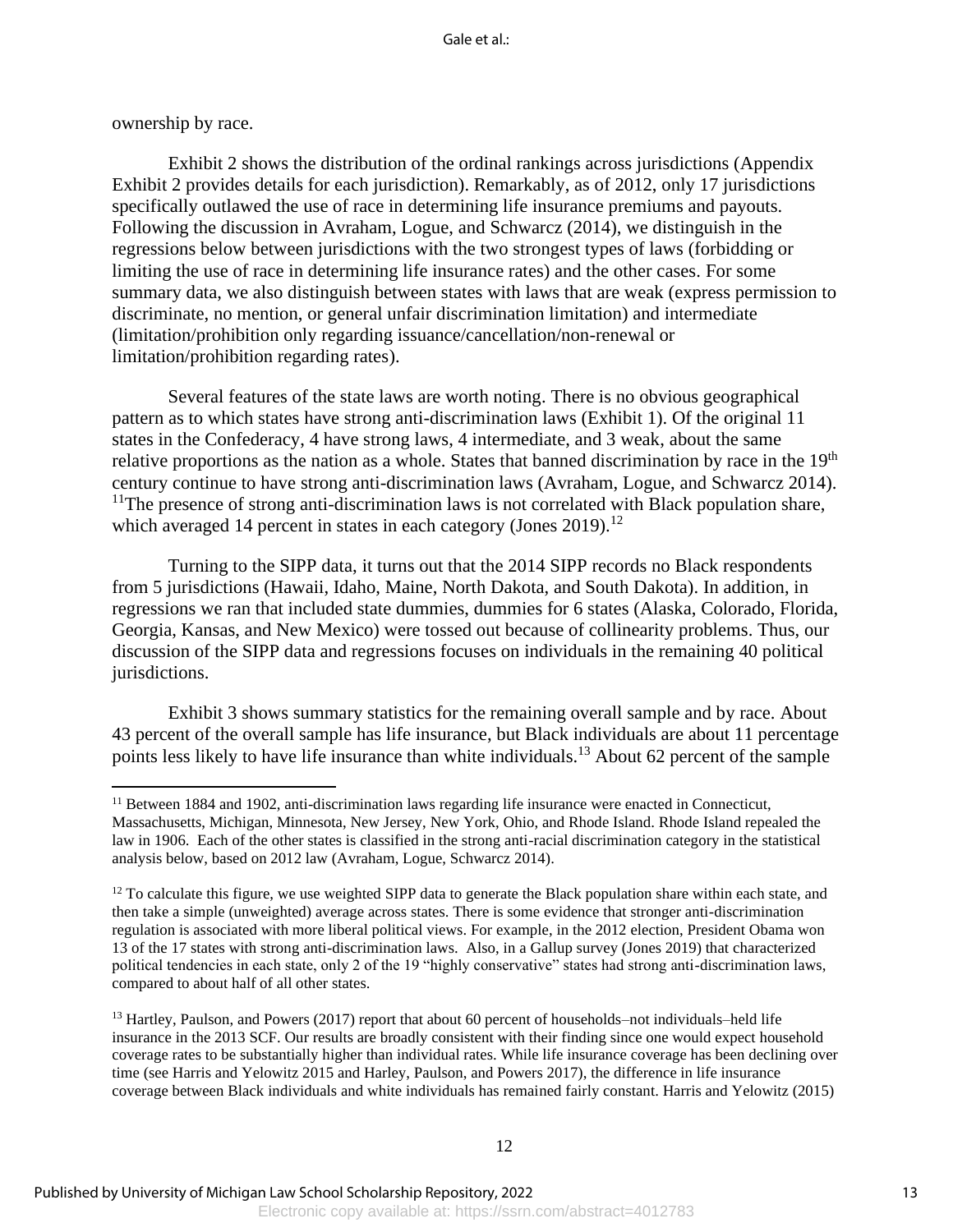lives in jurisdictions with strict anti-discrimination statutes. Black individuals have average lower income and average net worth and are less likely to have a college degree, be employed, own a home, or have a mortgage. As highlighted by Harris and Yelowitz (2015), Black individuals are less likely to be married and more likely to have children and not be married relative to white individuals. Conditional on being married, the probability of having a twoearner household is approximately equal across races.

Finally, to test whether the effects we find below for state-level anti-discrimination rules are correlated with stronger regulation in other areas, we use three additional variables. First, we develop an index for each state that equals the number of other insurance types (automobile, health, disability, and property/casualty) for which a political jurisdiction has strong racial antidiscrimination regulations using data from 2012 from Avraham, Logue, and Schwarz (2014).

Second, we use data from R Street's 2012 Insurance Regulation Report Card, which measures fourteen different variables for 50 states to determine which states are effectively regulating insurance markets. We specifically use the rate regulation variable, which measures how much flexibility states provide insurance providers on how quickly rate premiums may rise. This ranges from state regulated rates (Florida) to no rate filing required at all (Illinois), with all other states falling somewhere in between. We create a dummy, with states that have no flexibility to moderate flexibility receiving a "1" for regulation, and those with above average flexibility to total flexibility receiving a "0".

Lastly, we use data from the Mercatus Center's StateReg project, which quantifies the number of regulatory restrictions each state's regulations contain, as well as the industries (on a 3-digit NAIC level) these restrictions are likely to impact. Our measure uses the number of restrictions to insurance carriers and related businesses. For our purposes, the StateReg data has some limitations–the regressions are reported for 2020, whereas our analysis concerns the 2012- 2014 period, and the data are only reported for 44 states and the District of Columbia.

### **B. Regression Framework**

We use a linear probability framework to analyze life insurance coverage and specify regressions in four forms. The first is simply a bivariate regression that controls for race:

$$
LI_i = \alpha_0 + \alpha_1 * Black_i + \varepsilon_{1i}
$$
 (1)

where i indexes individuals,  $LI =1$  if the individual has life insurance and 0 otherwise, and Black  $= 1$  for Black individuals and 0 otherwise.

The second specification controls for Census regional dummies and individual

report differences between Black and white individuals of 12, 10, and 11 percentage points in life insurance coverage by race from SIPP data in 2001, 2004, and 2010.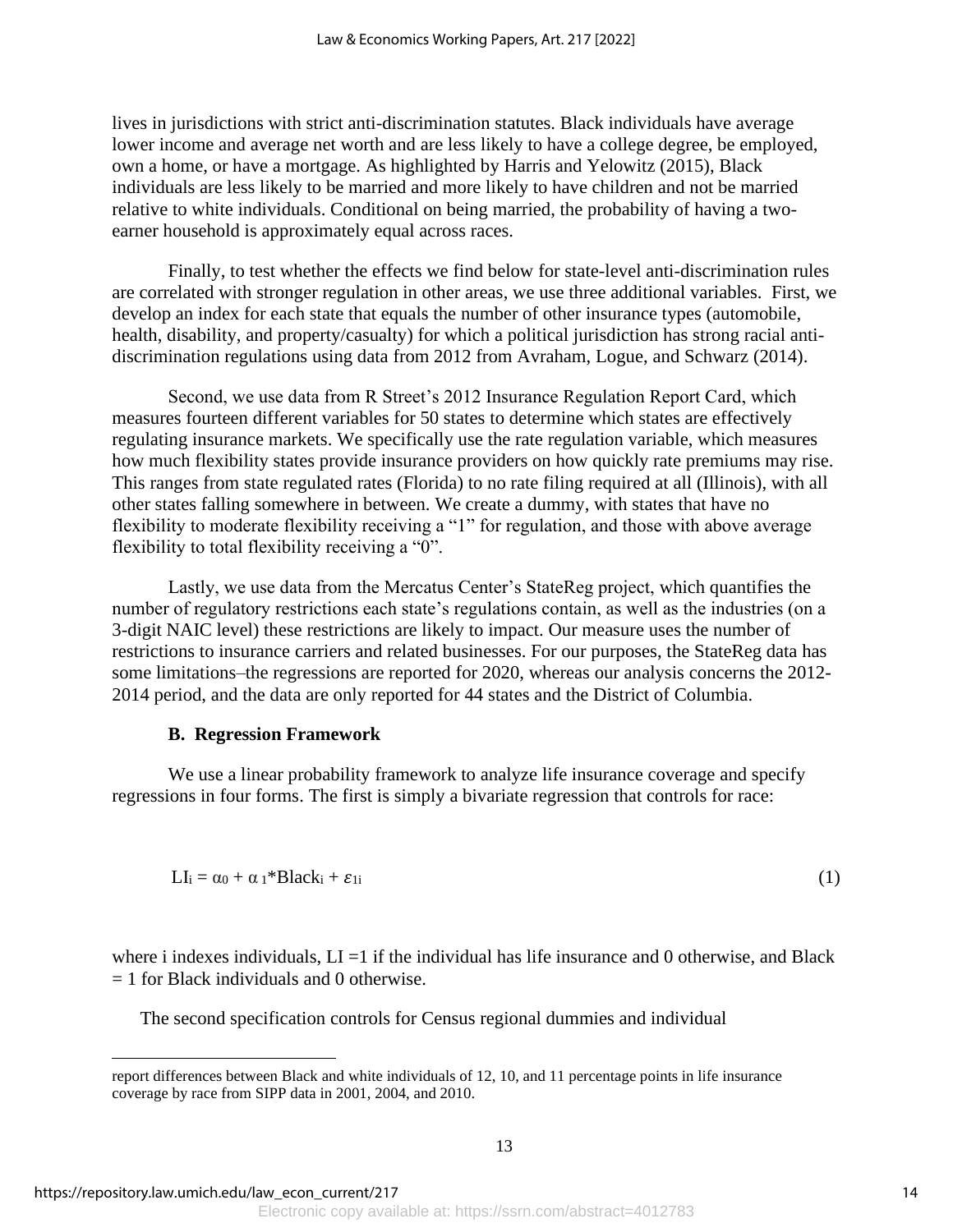characteristics, X, and is given by

$$
LI_i = \beta_0 + \beta_1 * Black_i + \beta_2 * X_i + \varepsilon_{2i}
$$
 (2)

The covariate vector X includes the variables listed in Exhibit 3: age, gender, household structure (marital status and the presence of children), income, net worth, education, home ownership, mortgage, employment, and whether the individual lives in a two-earner household. All these economic and demographic characteristics can be plausibly linked to the demand for life insurance (see, for example, the discussion in Harris and Yelowitz 2015). Our goal, however, is not so much to estimate these particular effects but to control for them so that we can discern impact of race, the state laws, and the interaction between those two variables. Accordingly, we generate categorical variables for ranges regarding age, education, income, net worth, and household structure. In the regressions, we omit the "lowest" value for each variable with multiple categories (that is, we omit 25-34 years in age, less than a high school diploma, \$0- 20,000 in annual personal income, < \$10,000 in net worth, and single with no children).

In the third specification, we incorporate information about state anti-discrimination laws:

$$
LI_i = \gamma_0 + \gamma_1 * Black_i + \gamma_2 * X_i + \gamma_3 * Law_i + \gamma_4 * Law * Black_i + \varepsilon_{3i}
$$
 (3)

where  $Law_i = 1$  if the individual lives in one of the 17 jurisdictions that explicitly prohibited or restricted discrimination in life insurance rates by race in 2012. Here, the coefficient  $\gamma_3$  measures how much life insurance coverage is higher in states with strict laws against racial discrimination in life insurance. The coefficient  $\gamma_4$  measures differential effect of the law on Black individuals' life insurance coverage relative to white individuals, controlling for race and state law and other characteristics. If laws that restrict insurance companies from using race in determining life insurance premiums and payouts are effective in encouraging Black individuals to purchase insurance, the coefficient  $\gamma_4$  will be positive and significant. It merits emphasis that the regressions will not pick up any differences in the amount of life insurance that individuals hold, just whether they have any at all.

The fourth specification adds in a measure of the stringency of state regulations generally, and is given by

$$
LI_i = \gamma_0 + \gamma_1 * Black_i + \gamma_2 * X_i + \gamma_3 * Law_i + \gamma_4 * Law * Black_i + \gamma_5 * REG + \epsilon_{4i}
$$
\n
$$
\tag{4}
$$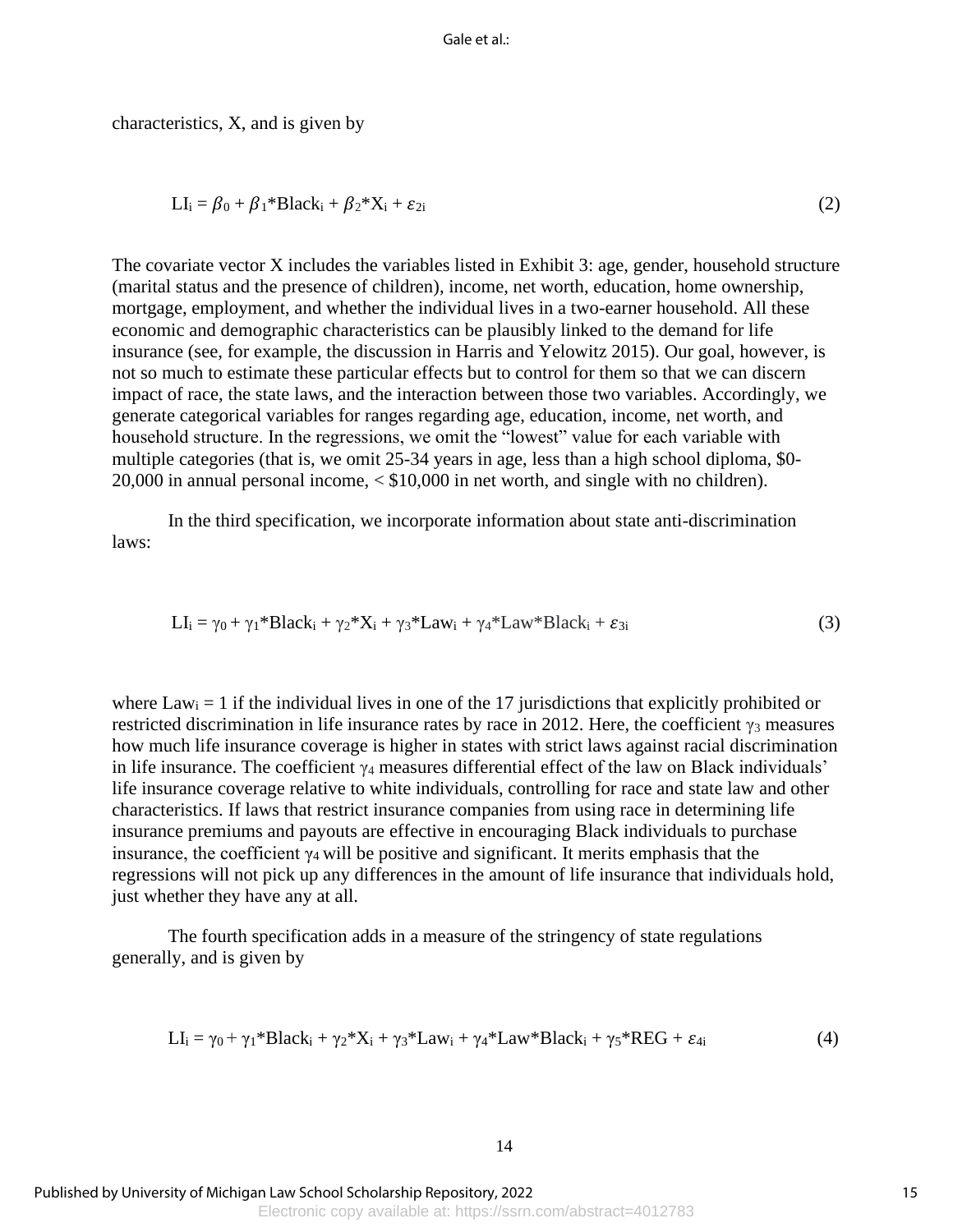where REG is one of the indices described above.

In all of the regression, we cluster standard errors by state. This procedure substantially raises the estimated standard errors.

#### **C. Results**

Exhibit 4 presents the main empirical results. The first column provides estimates of the bivariate regression in (1) and replicates the difference in life insurance coverage shown in Exhibit 2. Without controlling for any other factors, Black individuals are 10.8 percentage points less likely than white individuals to hold life insurance.

The results in the second column show that controlling for observable characteristics makes an enormous difference: with controls, Black individuals are *more* likely to hold life insurance by 3.75 percentage points. This is consistent with findings in Harris and Yelowitz (2015) that use earlier years of SIPP data.

The third column reports estimates that control for the X vector, race, the presence of strict anti-racial discrimination statutes, and the interaction between race and strict statutes. There are three results of interest, each of which more or less carries through to the subsequent specifications. First, controlling for observable characteristics, Black individuals continue to be more likely than white individuals to hold life insurance–in this specification, by 3.56 percentage points. Second, the interaction term between the indicator for Black individuals and the indicator for strong anti-discrimination laws is generally small and imprecisely estimated, and in particular, is not different from zero. There is one exception to this finding, discussed below.

Third, and perhaps most interesting, having a strong anti-discrimination law in place appears to reduce overall life insurance coverage rates. In the third column, individuals in states with strong anti-discrimination laws have overall life insurance coverage rates 3.4 percentage points (p=.0508) below other states, controlling for observable characteristics. Because this result appears in all of the remaining regressions (with p-values <=.101), it is worth exploring further.

One potential explanation of this result is that, in the absence of anti-discrimination laws, insurance markets would develop a separating equilibrium where white individuals paid lower rates and Black individuals paid higher rates (reflecting, say, differences in estimated life expectancy) and each policy broke even on average for the insurance companies. In this context, an anti-discrimination law would create a pooling equilibrium, with premiums that would be higher than in the white separating equilibrium and lower than in the Black separating equilibrium. One would expect coverage rates to fall for white individuals and to rise for Black individuals. Given the larger majority of the population that is white, this pooling equilibrium could plausibly involve lower overall rates of coverage.

Before turning to the other specifications, we note that Appendix Exhibit 3 shows that the coefficients on components of X in the third column equation are consistent with intuition and previous research. Controlling for other observables, life insurance coverage rises with age, education, income, and net worth. It is higher among married individuals than unmarried individuals and higher for parents than those without children. Coverage is also higher for individuals who are employed, are in two-earner households, own their home, or have a

15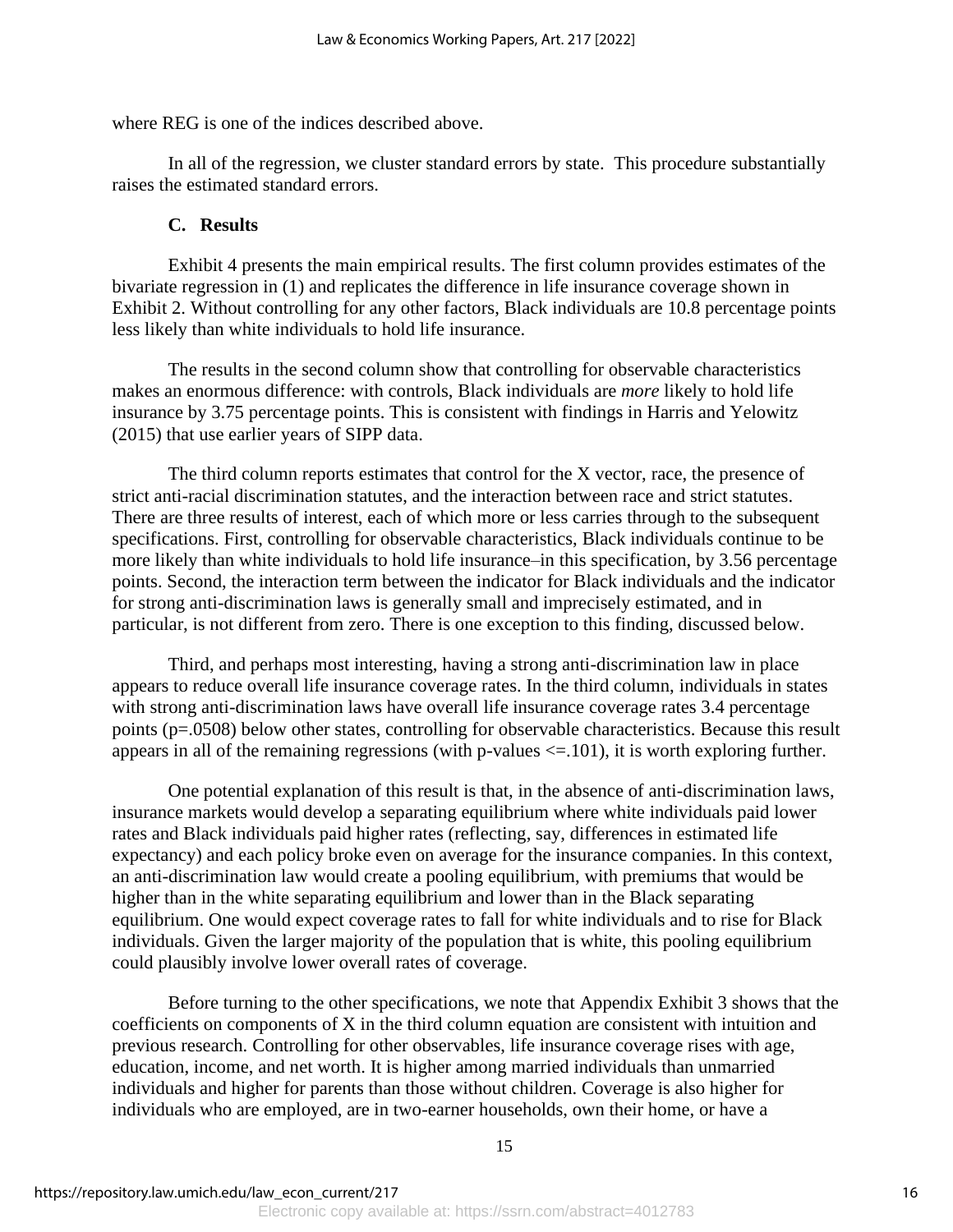mortgage. Similar results (not shown) hold in the other regressions reported in Exhibit 4.

We ran a variety of sensitivity tests (not shown). First, one hypothesis is that the increasing prevalence of employer-provided life insurance should help mitigate discrimination in life insurance. While that claim seems plausible, we found no evidence that the state anti-racial discrimination laws had any differential impact on employer-based or other life insurance coverage rates using data from the 2011 SIPP, which distinguishes type of insurance policy. Second, specifications with alternative characterizations of which states had weak or strong policies did not yield different results. Third, a falsification test "passed:" relative to white individuals, black individuals in states with strong anti-discrimination laws relative to those with weak laws are not more likely to own 401(k)s or IRAs.

Fourth, we split the sample in different ways–by strength of anti-discrimination laws, by marital status, and by income (not shown). The most interesting pattern to emerge from these regressions is that the impact of strong anti-discrimination laws on overall coverage rates was consistently negative. The effect ranged from 2.8 to 4.8 percentage points. Given that with policy variation by state and clustering of standard errors by state, the effective sample size is quite small, the p-values of .101 or less suggest looking into this effect further.

In particular, an interesting question is the extent to strong anti-discrimination laws are having an independent effect on coverage versus proxying for a more stringent or onerous state insurance regulatory system more generally. To test this possibility, we show in the fourth column of Table 3 the results of adding as an explanatory variable the index we created based on the strength of anti-racial discrimination laws in other forms of insurance (automobile, health, etc.) based on Avraham, Logue, and Schwarcz (2014). Inclusion of this variable decreases the impact of the anti-racial discrimination life insurance laws (the coefficient loses significance and decreases); however, the regulatory index itself is not significant. Results using the R-Street and Mercatus variables (not shown) were in the same direction but not as precisely estimated. We also find that the regulatory index and strong anti-discrimination laws in life insurance are strongly (and significantly) correlated. This suggests that the estimated impact of the antidiscrimination laws on life insurance coverage in the third column may be proxying for the role of more stringent regulation generally in limiting life insurance coverage.

#### **IV. Conclusion**

The history of race and life insurance reflects more general trends in American society– including slave insurance before the Civil War, rampant discrimination during the Jim Crow period, and a virtual elimination of explicit racial discrimination in recent years. Whether discrimination continues to exist is less certain due to the fragmented and limited state-level regulation of the use of race, as well as potential proxies for race, in insurance underwriting and the uncertainty about the extent to which long-standing pricing algorithms–and more recently, modern AI methods–build in implicit bias and/or use proxies for race to approximate racial identity.

Against this backdrop, we examine the impact of modern anti-racial discrimination statutes (as of 2012) on life insurance coverage of different racial groups. Our most interesting finding is that individuals in states with strong anti-discrimination laws tend to have lower life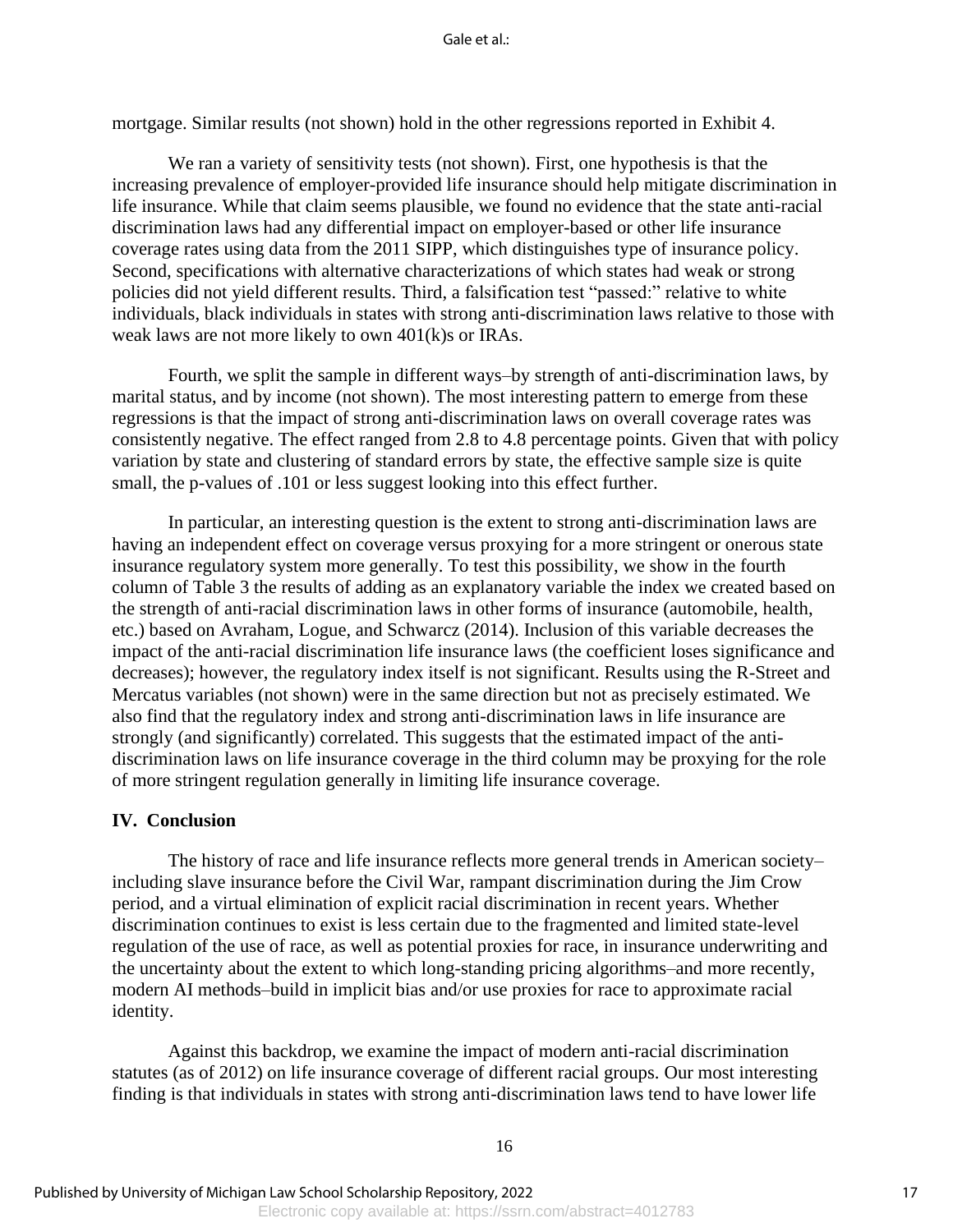insurance coverage rates than those living in other states. We also confirm prior findings that Black individuals are somewhat more likely than white individuals to hold life insurance, controlling for observable factors.

We do not find, however, that Black individuals have lower rates of insurance coverage, relative to white individuals, in states with strong anti-discrimination laws. On the one hand, this result is plausible–we know of no major life insurer that explicitly discriminates on the basis of race. On the other hand, the result is not definitive because the variation in policies occurs at the state level, which essentially limits the number of effective observations, despite the large sample size in the SIPP.

We also find, in states with strong anti-discrimination laws in life insurance, population life insurance coverage rates tend to be somewhat smaller–by about 3 percentage points. But we also show that this effect disappears after controlling for proxies for the stringency of insurance regulations generally.

The findings leave many fruitful directions for future research. First, we do not examine the amount of life insurance that households purchase. Discrimination could conceivably impact the level of life insurance even if it does not influence the choice of whether to purchase a policy at all.

A broader issue is understanding why there is such a stark difference between the approximate equality of life insurance coverage between Black and white individuals, controlling for other characteristics, compared to the substantial differences in wealth across the groups, controlling for the same characteristics. As noted above, there is a long literature documenting pervasive and persistent Black-white differences in wealth. Hartley, Paulson, and Powers (2021) speculate that the historical role of Black-owned insurance companies may be an important factor. Recent work on wealth accumulation among minority households may also provide clues (Clark et al. 2021, Yakaboski, Lusardi, and Hasler 2020, and Hou and Sanzenbacher 2021).

A third key issue is developing a better understanding of the mechanisms behind how life insurance is bought and sold. Some life insurance is provided through employer-sponsored plans, which might raise issues about discrimination in the provision of fringe benefits (Mok and Siddique 2011). More traditional forms of life insurance are often said to be "sold, not bought." That saying suggests that the role of the agent, and the amount of trust the policy holder has in the agent and the company, may matter a great deal. Given the history of racial discrimination in life insurance, it is not hard to see how Black individuals may have concerns over the trustworthiness of insurance companies. Similar issues, for example, arise with health insurance companies (Alsan and Wanamaker 2017; Finkelstein and McGarry 2006) or with realtors that subtly steer Black buyers to certain neighborhoods.

Finally, a more normative set of concerns relates to the issues involved in determining how to define the appropriate level of discrimination, in the broad sense of identifying differences across people. For example, in the Introduction, we identified two types of discrimination in life insurance: invidious stereotypes and actuarially based distinctions. And we said that both are causes for concern. Why is that so?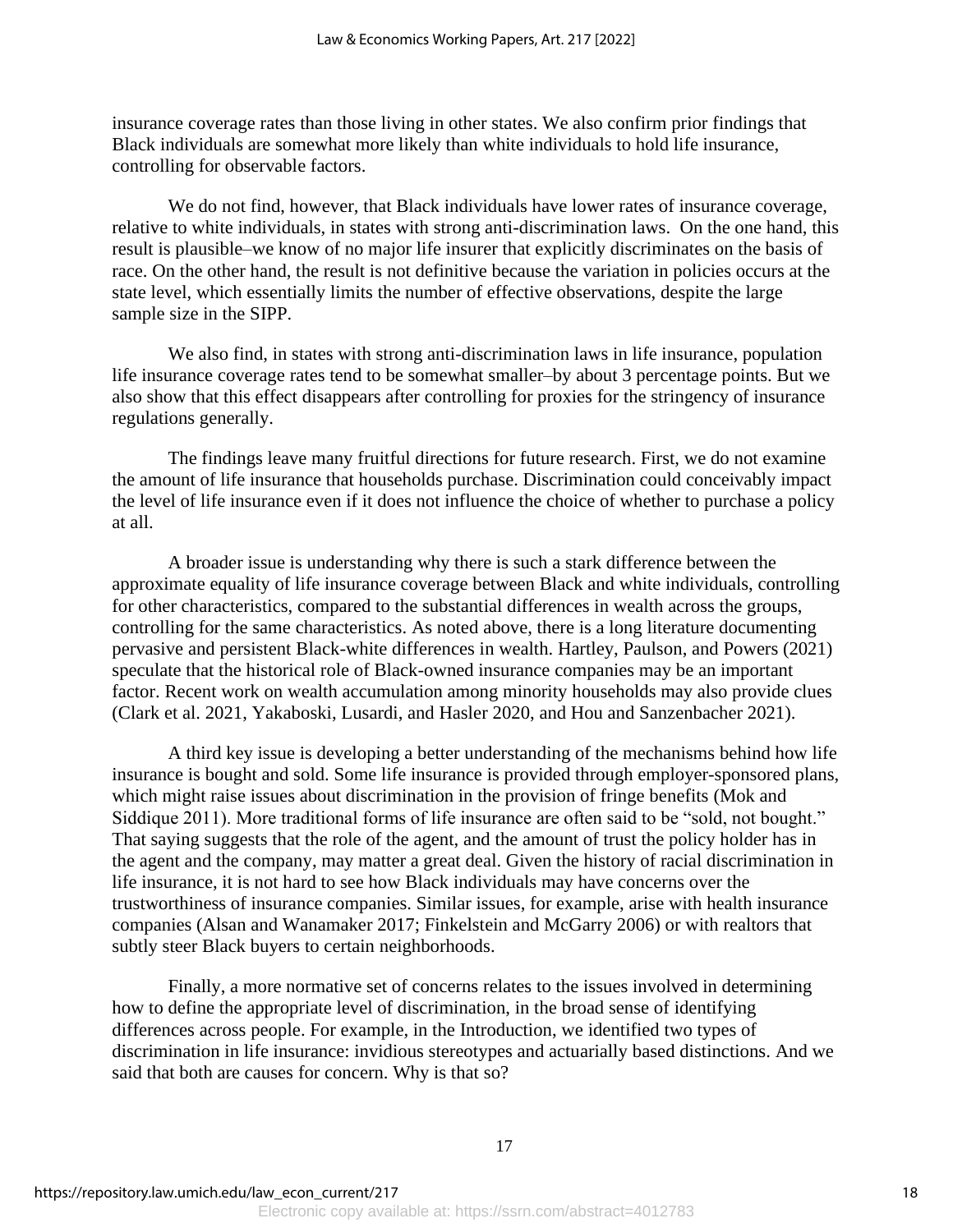Gale et al $\cdot$ 

To the extent discrimination in life insurance is based explicitly on racial stereotypes, the problem is obvious. But even when such discrimination can be attributed to actuarial data, the practice is problematic for several reasons. First, racial discrimination in insurance markets, to the extent Black individuals are charged more life insurance or find it more difficult to secure coverage on account of differences in statistical life expectancy, can be seen as reproducing and reinforcing racial inequality that is, at least in part, the result of past and present racial oppression and subordination in society more broadly.<sup>14</sup> Second, the life expectancy data may not be accurate. It is, in other words, difficult to know the extent to which differences in life expectancies at a given point in time accurately reflect true patterns, since life expectancy necessarily involves projections well into the future. Third, there are reasons to worry about the unbiased nature of these particular actuarial data. As Avraham, Logue and Schwarcz (2014) note, correlations between characteristics and actuarial risk can depend on social constructs and reflect "existing norms, assumptions, and biases that frame both the collection and analysis of the data that produces risk assessments." Or, as Glenn (2003) observes, "almost every aspect of the insurance industry is predicated on stories first, then numbers."

Resolving these issues is clearly beyond the scope of the paper but remains an animating force for future policy analysis and research.

<sup>&</sup>lt;sup>14</sup> This point is emphasized in Avaraham, Logue, and Schwarcz (2014) and Abraham (1985).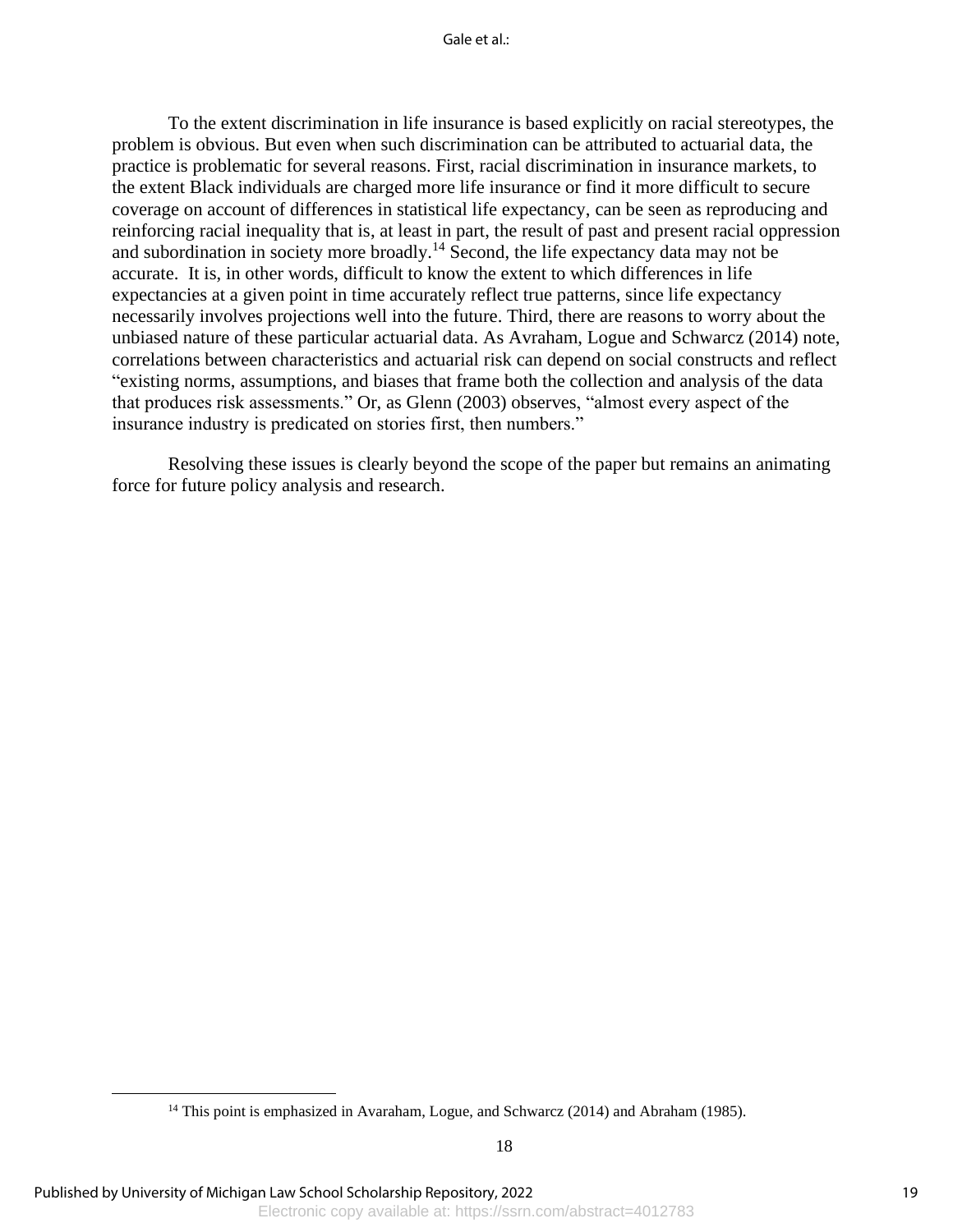### **References**

- Abraham, Kenneth S. 1985. "Efficiency and Fairness in Insurance Risk Classification." *Virginia Law Review*. 71: 403-451.
- Agesa, Jacqueline; Agesa, Richard; and Berry, Woodrow. 2011. "A History of Exploitation in Life Insurance." *Franklin Business & Law Journal* 2011 (3).
- Alabama Department of Insurance. 2014. "Report of Examination of Mutual Savings Life Insurance Company." *State of Alabama*. [https://www.aldoi.gov/PDF/Companies/Mutual%20Savings%20Life%20Insurance%20C](https://www.aldoi.gov/PDF/Companies/Mutual%20Savings%20Life%20Insurance%20Company%2012-31-14.pdf) [ompany%2012-31-14.pdf.](https://www.aldoi.gov/PDF/Companies/Mutual%20Savings%20Life%20Insurance%20Company%2012-31-14.pdf)
- Alsan, Marcella; and Marianne Wanamaker. 2018. "Tuskegee and the Health of Black Men." *The Quarterly Journal of Economics* 133 (1): 407-455. [https://doi.org/10.1093/qje/qjx029.](https://doi.org/10.1093/qje/qjx029)
- Altonji, Joseph; & Ulrich Doraszelski. 2005. "The Role of Permanent Income and Demographics in Black/White Differences in Wealth." *The Journal of Human Resources*, 40 (1), 1–30. http://www.jstor.org/stable/4129562.
- Attanasio, O., and Hoynes, H. 2000. "Differential Mortality and Wealth Accumulation." *Journal of Human Resources*, 35 (1): 1-29.
- Avraham, Ronen. 2018. "Discrimination and Insurance." In *The Routledge Handbook to Discrimination.* Routledge*.* [http://dx.doi.org/10.2139/ssrn.3089946.](https://dx.doi.org/10.2139/ssrn.3089946%22%20/t%20%22_blank)
- Avraham, Ronen; Logue, Kyle; and Schwarcz, Daniel. 2014. "Understanding Insurance Anti-Discrimination Laws." *Southern California Law Review*, 87. https://scholarship.law.umn.edu/faculty\_articles/576.
- Banning, Kevin. "How Race and Ethnicity Affect Demand for Life Insurance." *The Southern Business Journal* 38 (1): 75-87.
- Bay, Mia. 2021. "Traveling Black: A Story of Race and Resistance." Harvard University Press.
- *Belle v. Jefferson-Pilot Life Ins. Co.*, 438 F.3d 376, 445 F.3d 311 (4th Cir. 2006).
- Bernheim, B.D. 1991. "How Strong are Bequest Motives? Evidence Based on Estimated of the Demand for Life Insurance and Annuities." *Journal of Political Economy,* 99(5), 899- 927. [https://doi.org/10.1086/261783.](https://doi.org/10.1086/261783)
- Bernheim, B.D.; Forni, Lorenzo; Gokhale, Jagadeesh; and Kotlikoff, Laurence J. 2003. "The Mismatch Between Life Insurance Holdings and Financial Vulnerabilities: Evidence rom the Health and Retirement Study." *American Economic Review*, 93 (1): 354-365.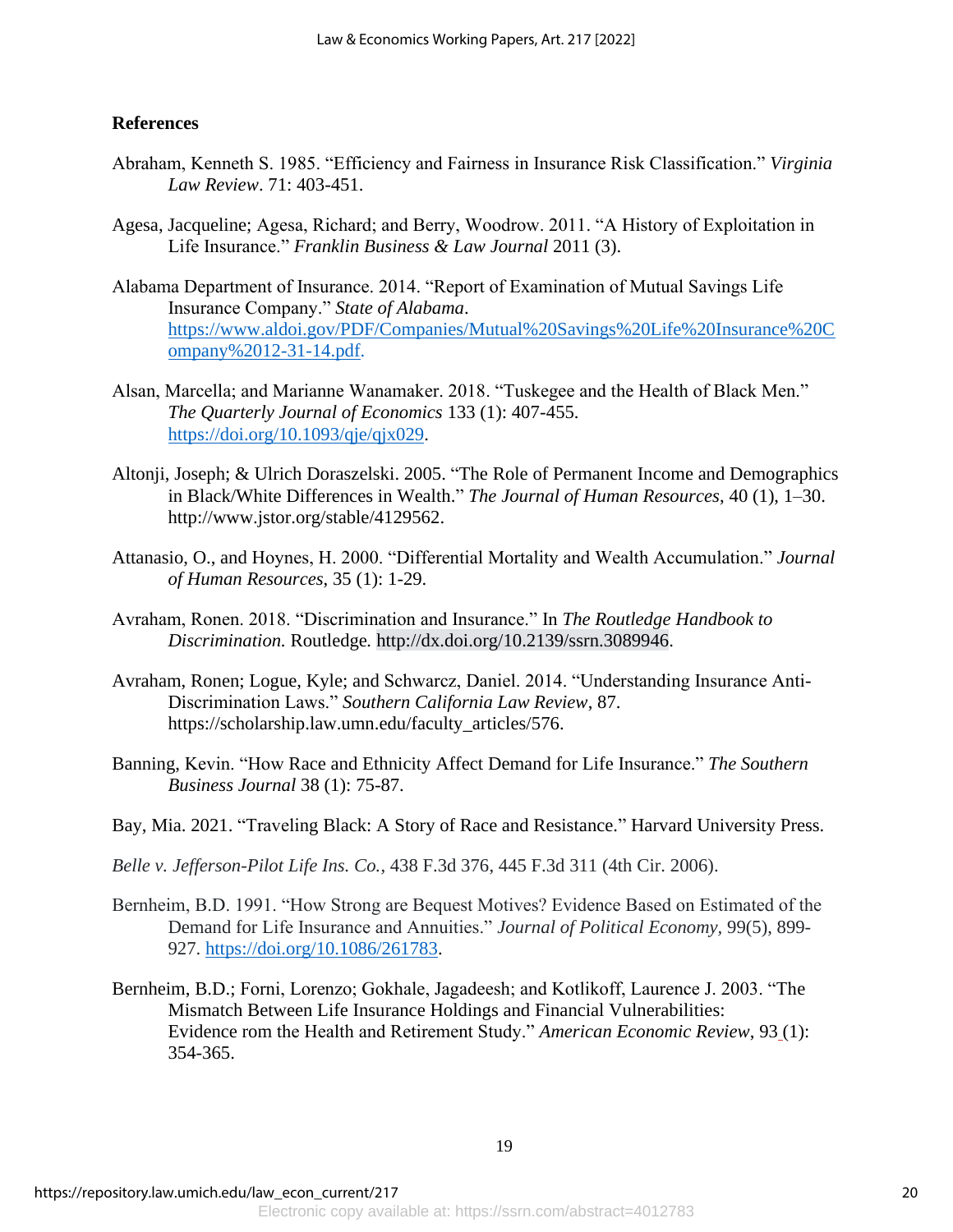- *Carnegie v. Mutual Savings Life Insurance Co.*, Civil Action No. CV-99-S-3292-NE (N.D. Ala. Nov. 1, 2002).
- Centers for Disease Control. 2017. "Life expectancy at birth, at age 65, and at age 75, by sex, race, and Hispanic origin: United States, selected years 1900–2016." Centers for Disease Control. [https://www.cdc.gov/nchs/data/hus/2017/015.pdf.](https://www.cdc.gov/nchs/data/hus/2017/015.pdf)
- Chapin, Christy Ford. 2012. "Going Behind with that Fifteen Cent Policy": Black-Owned Insurance Companies and the State." *Journal of Policy History,* 24 (4): 644-674. [http://doi.org/10.1017/S0898030612000231.](http://doi.org/10.1017/S0898030612000231)
- Chetty, Raj; Nathaniel Hendren; Maggie Jones; and Sonya Porter. 2018. "Race and Economic Opportunity in the United States: An Intergenerational Perspective." NBER Working Paper No. 24441. http://www.nber.org/papers/w24441.
- Clark, Robert; Lusardi, Annamaria; Mitchell, Olivia S.; and Davis, Hallie. 2021. "Factor Contributing to Financial Well-Being among Black and Hispanic Women." *The Journal of Retirement Summer 2021*, 9 (1), 71-97. [https://doi.org/10.3905/jor.2021.1.088.](https://doi.org/10.3905/jor.2021.1.088)
- "Cost and Coverage of Industrial Life Insurance." 1952. *The Yale Law Journal,* 61 (1): 46-75. [https://www.jstor.org/stable/793800.](https://www.jstor.org/stable/793800)
- Curtin, Richard T.; Juster, F.T.; and Morgan, James N. 1989. "10 Survey Estimates of Wealth: An Assessment of Quality." *The Measurement of Saving, Investment, and Wealth*: 473- 548.
- Darity, William Jr. 1994. "Many Roads to Extinction: Early AEA Economists and the Black Disappearance Hypothesis." *History of Economics Review* 21 (1): 47-64. [http://dx.doi.org/10.1080/10370196.1994.11733149.](http://dx.doi.org/10.1080/10370196.1994.11733149)
- De Giorgi, Giacomo; and Gambetti, Luca. 2020. "Life Cycle Inequality: Blacks and Whites Differentials in Life Expectancy, Savings, Income, and Consumption." *CEPR Discussion Paper* no. DP15182.
- Donn, Jeff. 2004. "Insurance industry facing lawsuits, restitution." *NBC News*, October 11, 2004. [https://www.nbcnews.com/id/wbna6227370.](https://www.nbcnews.com/id/wbna6227370)
- Eckholm, Erik. 2006. "Burial Insurance, at \$2 Per Week, Survives Skeptics." *New York Times*, December 3, 2006. [https://www.nytimes.com/2006/12/03/us/03bury.html.](https://www.nytimes.com/2006/12/03/us/03bury.html)
- Fergus, Devin. 2013. "The Ghetto Tax: Auto Insurance, Postal Code Profiling, and the Hidden History of Wealth Transfer." In *Beyond Discrimination: Racial Inequality in a Postracist Era,* edited by Fredrick Harris and Robert Lieberman, 277-317. New York: Russell Sage Foundation.
- Finkelstein, Amy; McGarry, Kathleen. 2006. "Multiple Dimensions of Private Information: Evidence from the Long-Term Care Insurance Market." *American Economic Review*, 96(4): 938-958.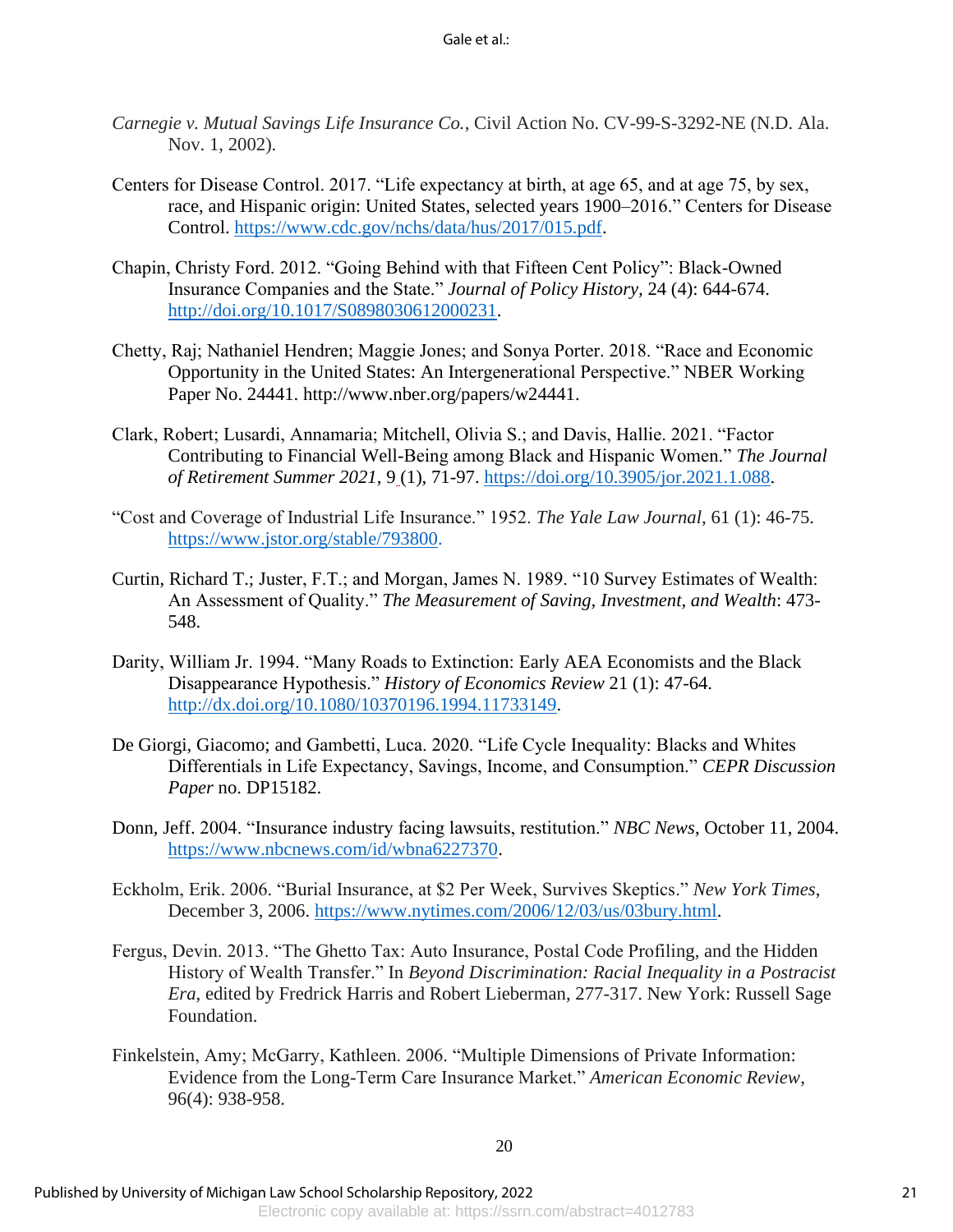- Fremont, Allen; Joel Weissman; Emily Hoch; and Marc Elliot. 2016. "When Race/Ethnicity Data Are Lacking: Using Advanced Indirect Estimation Methods to Measure Disparities." *RAND Health Quarterly*, 6 (1): 16. https://www.rand.org/pubs/periodicals/health-quarterly/issues/v6/n1/16.html.
- Gale, William G.; Hilary Gelfond; and Jason Fichtner. 2018. "How Will Retirement Saving Change By 2050? Prospects for the Millennial Generation." Brookings Institution. [https://dx.doi.org/10.2139/ssrn.3385522.](https://dx.doi.org/10.2139/ssrn.3385522)
- Gale, William G.; Scholtz, John K. 1994. "Intergenerational Transfers and the Accumulation of Wealth." *Journal of Economic Perspectives*, 8(4): 145-160.
- Garrett-Scott, Shennette. 2016. "To Do a Work That Would Be Very Far Reaching: Minnie Geddings Cox, the Mississippi Life Insurance Company, and the Challenges of Black Women's Business Leadership in the Early Twentieth-Century United States." *Enterprise & Society* 17 (3): 473–514. doi:10.1017/eso.2015.66.
- Gaulding, Jill. 1994. "Race, Sex, and Genetic Discrimination in Life Insurance: What's Fair." *Cornell Law Review*, 80 (6): 1646-1694.
- Gittleman, Maury; and Wolff, Edward N. 2004. "Racial Differences in Patterns of Wealth Accumulation." *The Journal of Human Resources*, 39(1): 193-227.
- Glenn, BJ. 2003. "Postmodernism: the basis of insurance." *Risk Management and Insurance Review*, 6: 131-43.
- Gottschalk, Alfred O.; and Moore, Jeffrey C. 2007. "Evaluation of Questionnaire Design Changes on Life Insurance Policy Data." *U.S Census Bureau Research Report Series*, Survey Methodology #2007-14.
- *Guidry v. Pellerin Life Ins. Co.*, 364 F. Supp. 2d 592 (W.D. La. 2005).
- Guillemette, Michael; Hussein, Monica; Phillips, G. Michael; and Martin, Terrance. 2015. "Minority Households and the Life Insurance Purchase Decision." *Financial Services Review*, 24 (1): 37-50.
- Gutter, Michael S.; and Hatcher, Charles B. "Racial Differences in the Demand for Life Insurance." Journal of Risk and Insurance, 75 (3): 677-689. [http://dx.doi.org/10.1111/j.1539-6975.2008.00279.x.](https://dx.doi.org/10.1111/j.1539-6975.2008.00279.x)
- Haller, John Jr. 1970. "Race, Mortality, and Life Insurance: Negro Vital Statistics in the Late Nineteenth Century." *Journal of the History of Medicine and Allied Sciences,* 25 (3): 247-261. [https://www.jstor.org/stable/24622126.](https://www.jstor.org/stable/24622126)
- Hamilton, Darrick; and William Darity, Jr. 2010. "Can 'Baby Bonds' Eliminate the Racial Wealth Gap in Putative Post-Racial America?" *The Review of Black Political Economy* 37 (3): 207-216. [http://dx.doi.org/10.1007/s12114-010-9063-1.](http://dx.doi.org/10.1007/s12114-010-9063-1)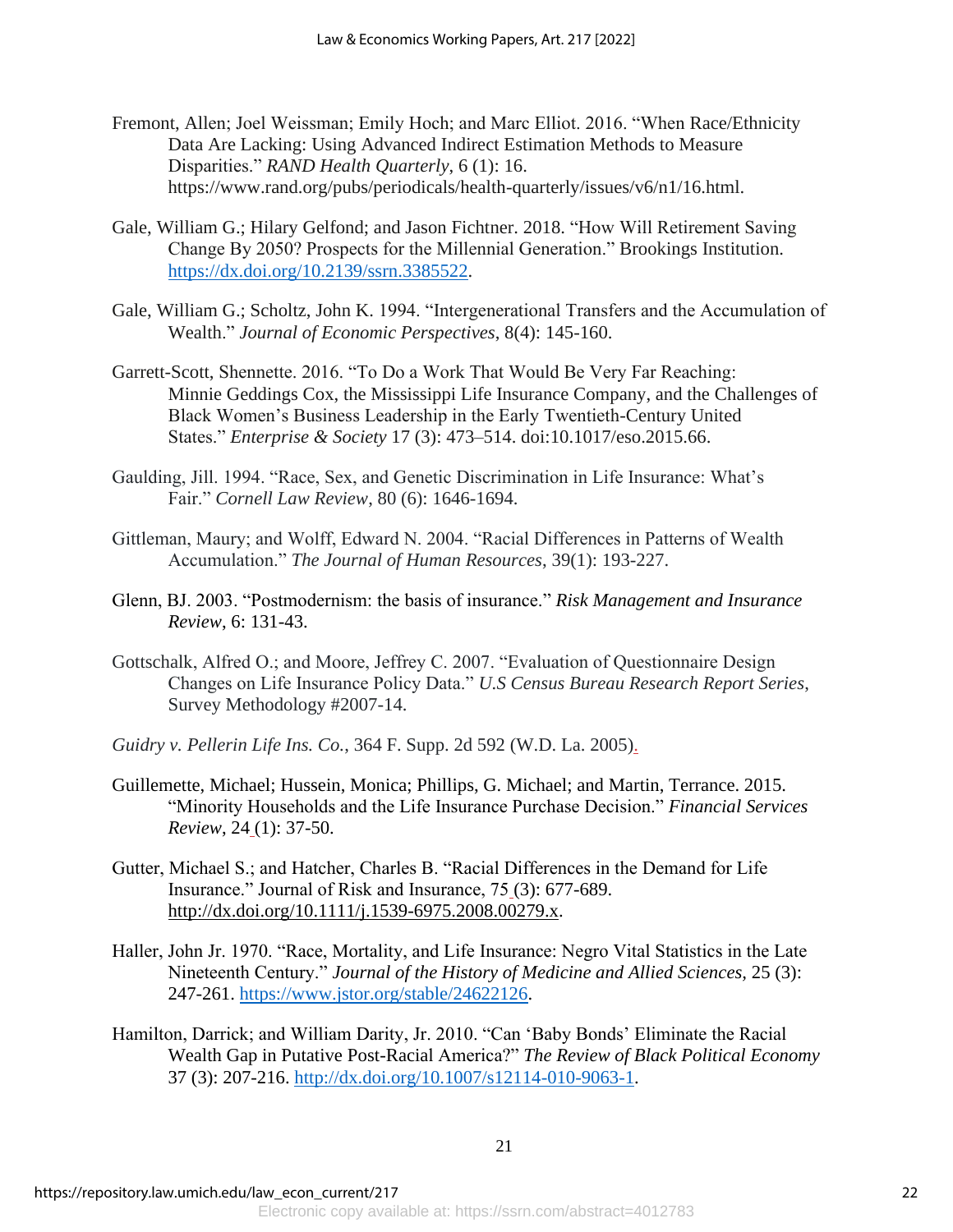- Harris, Timothy; and Yelowitz, Aaron. 2015. "Racial Disparities in Life Insurance Coverage." *Applied Economics*, 50 (1): 94-107. [https://doi.org/10.1080/00036846.2017.1319562.](https://doi.org/10.1080/00036846.2017.1319562)
- Hartley, Daniel; Paulson, Anna; and Powers, Katerina. 2017. "What Explains the Decline in Life Insurance Ownership?" Federal Reserve Bank of Chicago Economic Perspectives, 41(8).
- Harper, Sam; John Lynch; Scott Burris; and George Davey Smith. 2007. "Trends in the Life Expectancy Gap Between Blacks and Whites in the United States, 1983-2003." Temple Law School Working Paper.
- Hartford Courant. 2002. "\$1 Million Donated to Settle Bias Lawsuit." *Hartford Courant*, December 21, 2002.
- Heen, Mary. 2009. "Ending Jim Crow Life Insurance Rates." *Northwestern Journal of Law & Social Policy* 4 (2): 359-399. [https://scholarlycommons.law.northwestern.edu/njlsp/vol4/iss2/3.](https://scholarlycommons.law.northwestern.edu/njlsp/vol4/iss2/3)
- Hiltz, Starr R. 1971. "Why Black Families Own Less Life Insurance." *The Journal of Risk and Insurance*, 38(2): 225-235
- Hou, Wenliang; and Sanzenbacher, Geoffery T. 2021. "Measuring Racial/Ethnic Retirement Wealth Inequality." The Journal of Retirement Winter 2021, 8 (3): 12-28. [https://doi.org/10.3905/jor.2020.1.079.](https://doi.org/10.3905/jor.2020.1.079)
- Hoynes, Hilary; Hurd, Michael; and Chand, Harish. 1998. "Household Wealth of the Elderly under Alternative Imputation Procedures." In *Inquiries in the Economics of Aging*. National Bureau of Economic Research.
- James, Marquis. 1947. *The Metropolitan Life: A Study in Business Growth.* New York: Viking Press.
- Jiakoplos, Nancy A.; and Menchik, Paul L. 1997. "Wealth Mobility." *The Review of Economics and Statistics*, 79 (1): 18-31.
- Jones, Jeffrey M. 2019. "Conservatives Greatly Outnumber Liberals in 19 US States." *Gallup*, February 22, 2019. https://news.gallup.com/poll/247016/conservatives-greatlyoutnumber-liberals-states.aspx
- Lurvink, Karin. 2020. "The Insurance of Mass Murder: The Development of Slave Life Insurance Policies of Dutch Private Slave Ships, 1720–1780." *Enterprise & Society* 21 (1): 210–38. [http://doi.org/10.1017/eso.2019.33.](http://doi.org/10.1017/eso.2019.33)
- McGlamery, J. Gabriel. 2009. "Race Based Underwriting and the Death of Burial Insurance." *Connecticut Insurance Law Journal,* 15 (2): 532-570. [https://opencommons.uconn.edu/cgi/viewcontent.cgi?article=1052&context=cilj.](https://opencommons.uconn.edu/cgi/viewcontent.cgi?article=1052&context=cilj)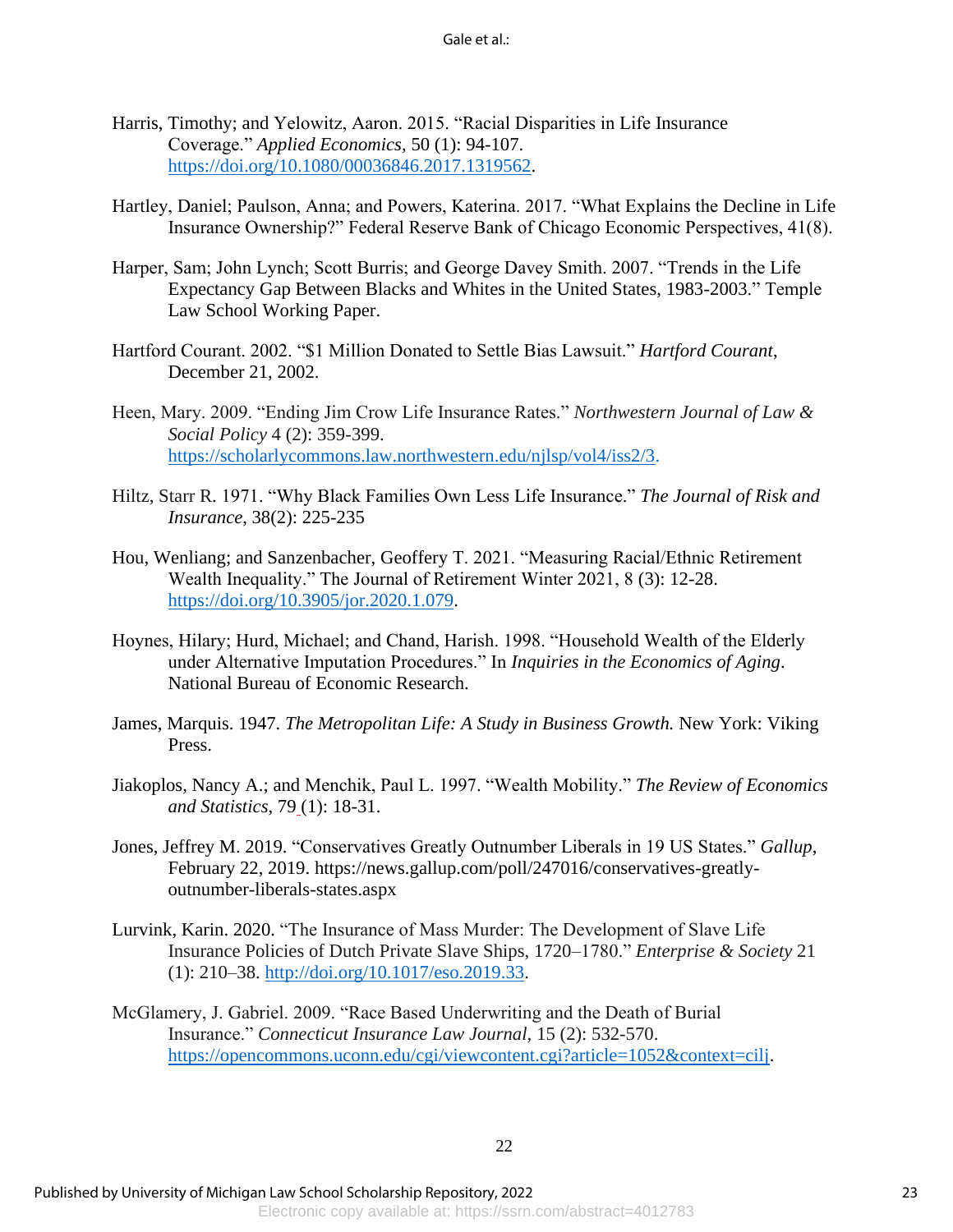- Mirowsky, John. 1999. "Subjective life expectancy in the US: correspondence to actuarial estimates by age, sex and race." *Social Science and Medicine*, 49 (1999): 967-979. [https://doi.org/10.1016/s0277-9536\(99\)00193-8.](https://doi.org/10.1016/s0277-9536(99)00193-8)
- Mitchem, J.E. 1939. "Insurance Companies Lead Race Businesses." *New York Amsterdam News*, November 11, 1939.
- Mok, Wallace; Siddique, Zahra. 2011. "Racial and Ethnic Inequality in Employer Provided Fringe Benefits." *Institute of Labor Economics,* Discussion Paper 6255.
- *Moore v. Liberty National Life Insurance Company*, 108 F. Supp. 2d 1266 (N.D. Ala. 2000).
- Murphy, Sharon Ann. 2005. "Securing Human Property: Slavery, Life Insurance, and Industrialization in the Upper South." *Journal of the Early Republic* 25 (4): 615-652. [http://dx.doi.org/10.1353/jer.2005.0081.](http://dx.doi.org/10.1353/jer.2005.0081)
- National Association Of Insurance Commissioners. 2021. "Special (EX) Committee on Race and Insurance." https://content.naic.org/cmte\_ex\_race\_and\_insurance.htm
- New York Age. 1938. "State Commission to Investigate New Policy of Metropolitan Life Insurance Co. On Negro Business." *New York Age*, October 15, 1938.
- New York Amsterdam News. 1938. "Metropolitan Life Stops Selling Insurance Policies to Negroes." *New York Amsterdam News*, September 24, 1938.
- New York Amsterdam News. 1939. "Metropolitan Life Insurance Co. Is Indicted Before State Commission." *New York Amsterdam News*, January 28, 1939.
- *Norflet v. John Hancock Life Insurance Company*, 658 F. Supp. 2d 350 (D. Conn. 2009).
- O'Neil, Cathy. 2016. "*Weapons of Math Destruction: How Big Data Increases Inequality and Threatens Inequality."* Penguin Books.
- Paltrow, Scot J. 2000a. "Life Insurers' Race Bias in the Past Affects Policyholders Even Now." *Wall Street Journal,* December 26, 2000. [https://www.wsj.com/articles/SB977788312194872367.](https://www.wsj.com/articles/SB977788312194872367)
- Paltrow, Scot. 2000b. "Old Notion of Black Mortality May Have Influenced Insurers." *Wall Street Journal*, December 26, 2000. [https://www.wsj.com/articles/SB977788852647718215.](https://www.wsj.com/articles/SB977788852647718215)
- Paltrow, Scot. 2000c. "Insurers Stopped Offering Dual Rates in the '60s But Didn't Tell Customers." *The Wall Street Journal,*April 27, 2000. <https://www.wsj.com/articles/SB956793999358472506>
- Paltrow, Scot J. 2002. "MetLife Agrees to Pay Nonwhites Up to \$160 Million in Settlement." The Wall Street Journal, August 30, 2002. [https://www.wsj.com/articles/SB1030657497912071555.](https://www.wsj.com/articles/SB1030657497912071555)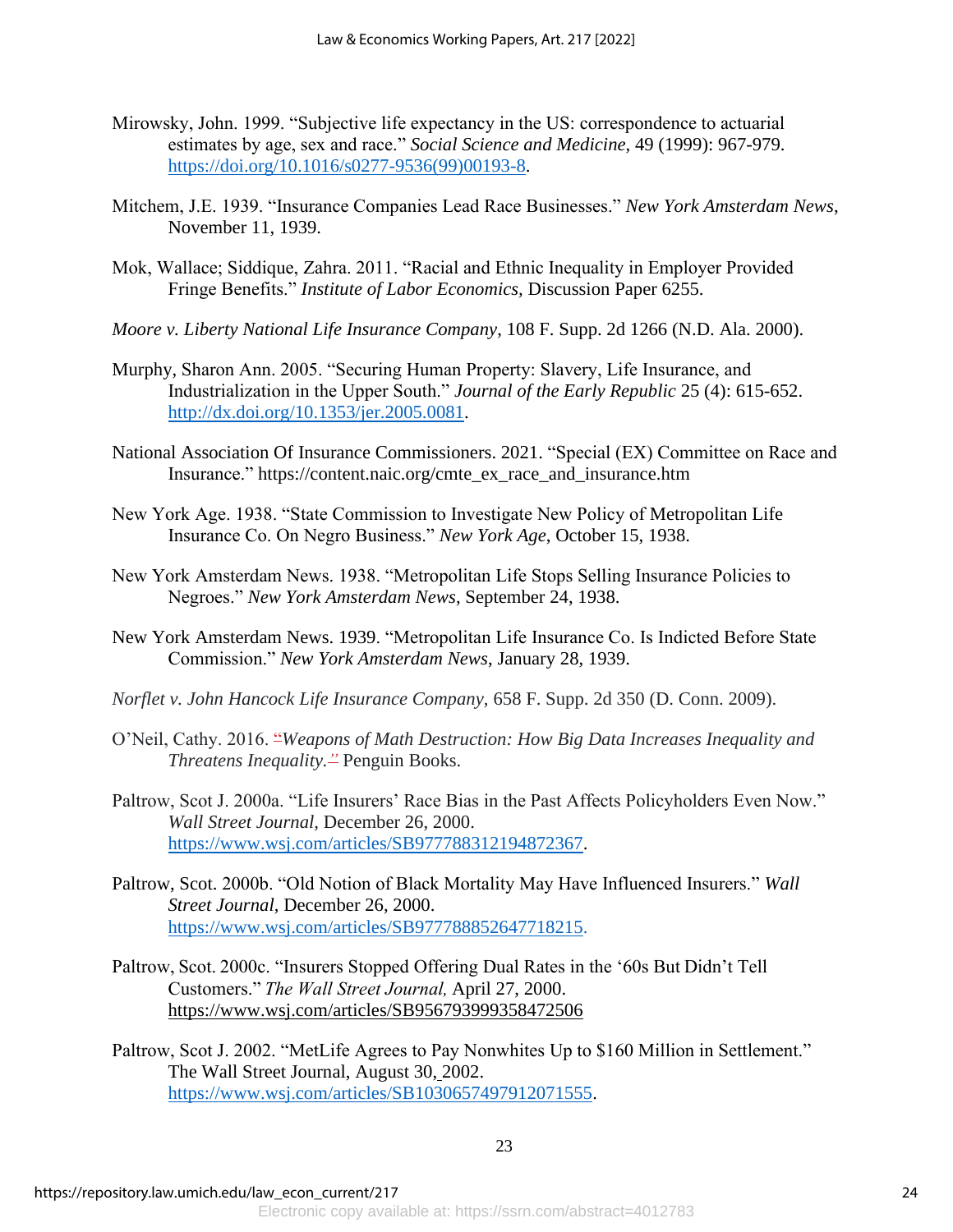- Prince, Anya E.R.; and Schwarcz, Daniel. 2020. "Proxy Discrimination in the Age of Artificial Intelligence and Big Data." *Iowa Law Review* 105: 1257-1318. [https://ilr.law.uiowa.edu/assets/Uploads/ILR-105-3-Prince-Schwarcz-6.pdf.](https://ilr.law.uiowa.edu/assets/Uploads/ILR-105-3-Prince-Schwarcz-6.pdf)
- Rothstein, Richard. 2017. *A Forgotten History of How Our Government Segregated America.* New York: Liveright.
- Savitt, Todd. 1977. "Slave Life Insurance in Virginia and North Carolina." *The Journal of Southern History* 43 (4): 583-600.
- Scholz, John Karl; and Kara Levine. 2003. "U.S. Black-White Inequality: A Survey." Institute for Research on Poverty, University of Wisconsin—Madison.
- Schwandt, Hannes; Janet Currie; Marlies Bär; James Banks; Paola Bertoli; Aline Bütikofer; Sarah Cattan; Beatrice Zong-Ying Chao; Claudia Costa; Libertad González; Veronica Grembi; Kristiina Huttunen; René Karadakic; Lucy Kraftman; Sonya Krutikova; Stefano Lombardi; Peter Redler; Carlos Riumallo-Herl; Ana Rodríguez-González;, Kjell G. Salvanes; Paula Santana; Josselin Thuilliez; Eddy van Doorslaer; Tom Van Ourti; Joachim K. Winter; Bram Wouterse; Amelie Wuppermann. 2021. "Inequality in mortality between Black and White Americans by age, place, and cause and in comparison to Europe, 1990 to 2018." *Proceedings of the National Academy of Sciences*, 118 (40). [https://doi.org/10.1073/pnas.2104684118.](https://doi.org/10.1073/pnas.2104684118)
- Shapiro, Thomas; Tatjana Meschede; and Laura Sullivan. 2014. "The Widening Racial Wealth Gap: Why Wealth Is Not Color Blind." In *The Assets Perspective*, edited by R. Cramer and T.R.W. Shanks. New York: Palgrave Macmillan. [https://doi.org/10.1057/9781137384881\\_5.](https://doi.org/10.1057/9781137384881_5)
- Smith, James. 1995. "Racial and Ethnic Differences in Wealth in the Health Retirement Study." *The Journal of Human Resources*, 30 (4): S158-S183. [https://doi.org/10.2307/146282.](https://doi.org/10.2307/146282)
- Spencer, C.A. 1985. "Black Benevolent Societies and the Development of Black Insurance Companies in Nineteenth Century Alabama." *Phylon,* 46 (3): 251-261. <https://www.jstor.org/stable/274833>
- Taylor, Paul; Rakesh Kochhar; Richard Fry; Gabriel Velasco; and Seth Motel. 2011. "Wealth Gap Rises to Record Highs between Whites, Blacks, and Hispanics." *Pew Research Center Social & Demographic Trends.* [http://pewsocialtrends.org/files/2011/07/SDT-](http://pewsocialtrends.org/files/2011/07/SDT-Wealth-Report_7-26-11_FINAL.pdf)Wealth-Report 7-26-11 FINAL.pdf.
- *Thompson v. Metropolitan Life Ins. Co.*, 216 F.R.D. 55 (S.D.N.Y. 2003).
- Thompson, Jeffrey P.; and Suarez, Gustavo. 2015. "Updating the Racial Wealth Gap*." FEDS Working Paper* No. 2015-76.
- Treaster, Joseph. 2000a. "Class-Action Bias Suits Name Two Insurers." *The New York Times*, July 14, 2000. [https://www.nytimes.com/2000/07/14/business/class-action-bias-suits](https://www.nytimes.com/2000/07/14/business/class-action-bias-suits-name-two-insurers.html)[name-two-insurers.html.](https://www.nytimes.com/2000/07/14/business/class-action-bias-suits-name-two-insurers.html)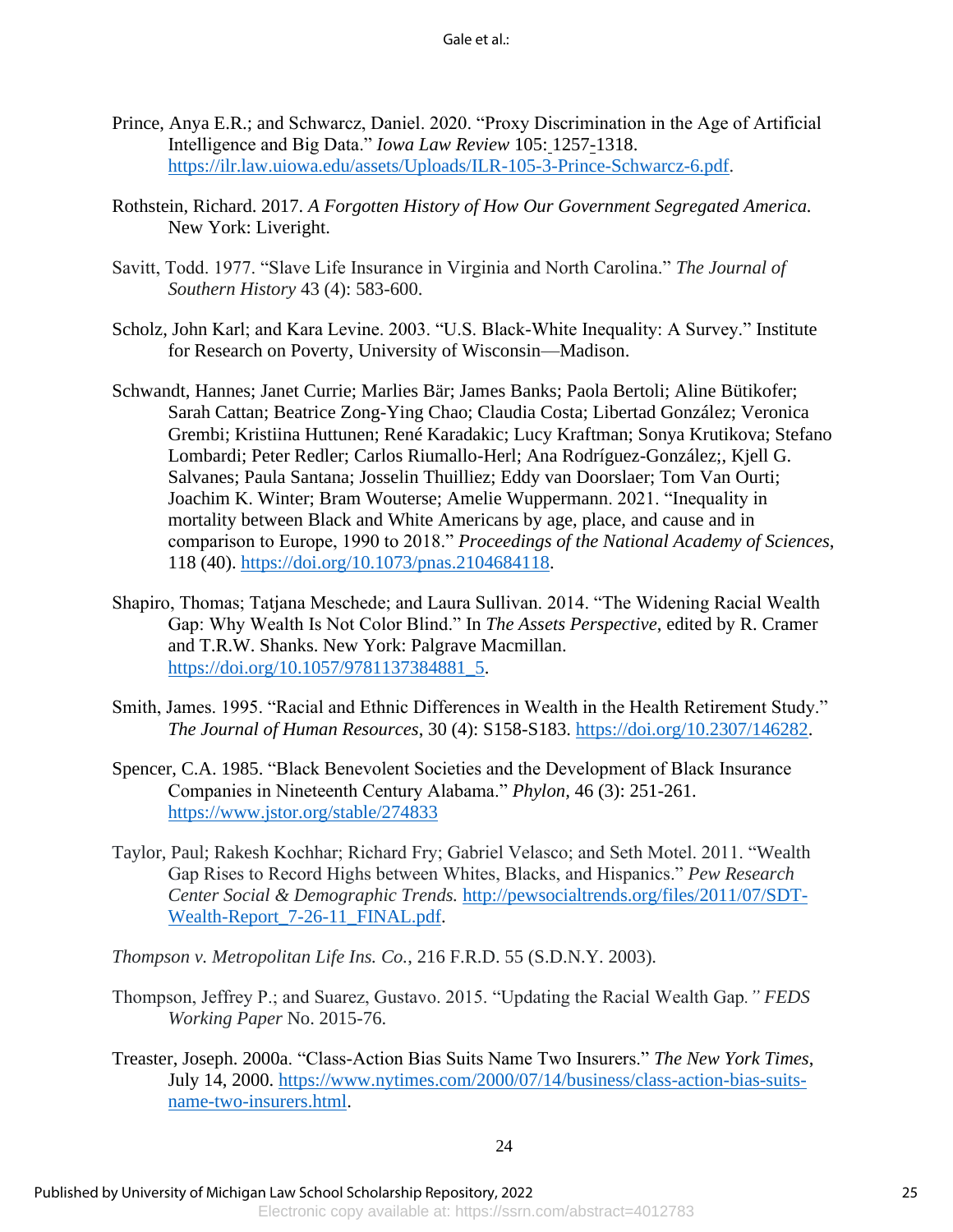- Treaster, Joseph. 2000b. "Insurer Agrees It Overcharged Black Clients." *The New York Times*, June 22, 2000. [https://timesmachine.nytimes.com/timesmachine/2000/06/22/884081.html?zoom=15.99](https://timesmachine.nytimes.com/timesmachine/2000/06/22/884081.html?zoom=15.99&pageNumber=1) [&pageNumber=1.](https://timesmachine.nytimes.com/timesmachine/2000/06/22/884081.html?zoom=15.99&pageNumber=1)
- Wiggins, Benjamin Alan. 2013. "Managing Risk, Managing Race: Racialized Actuarial Science in the United States, 1881-1948." *University of Minnesota*. [https://conservancy.umn.edu/bitstream/handle/11299/159587/Wiggins\\_umn\\_0130E\\_138](https://conservancy.umn.edu/bitstream/handle/11299/159587/Wiggins_umn_0130E_13840.pdf?sequence=1&isAllowed=y) [40.pdf?sequence=1&isAllowed=y.](https://conservancy.umn.edu/bitstream/handle/11299/159587/Wiggins_umn_0130E_13840.pdf?sequence=1&isAllowed=y)
- Wolff, Edward. 2018. "The Decline of African-American and Hispanic Wealth since the Great Recession." NBER Working Paper No. 25198. [https://doi.org/10.3386/w25198.](https://doi.org/10.3386/w25198)
- Wolff, Megan. 2006. "The Myth of the Actuary: Life Insurance and Frederick L. Hoffman's *Race Traits and Tendencies of the American Negro*." *Public Health Reports* 121 (1): 84-91. [https://dx.doi.org/10.1177%2F003335490612100115.](https://dx.doi.org/10.1177%2F003335490612100115)
- Yakaboski, Paul J.; Lusardi, Annamaria; and Hasler, Andrea. 2020. "Financial Literacy and Wellness among African-Americans: New Insights from the Personal Finance (P-Fin) Index." *The Journal of Retirement Summer 2020*, 8 (1): 22-31. [https://doi.org/10.3905/jor.2020.1.070.](https://doi.org/10.3905/jor.2020.1.070)
- Young, James. 1976. "Consumer Problems with Industrial Life Insurance." *The Journal of Consumer Affairs* 10 (2): 255-60. [http://www.jstor.org/stable/23858700.](http://www.jstor.org/stable/23858700)

25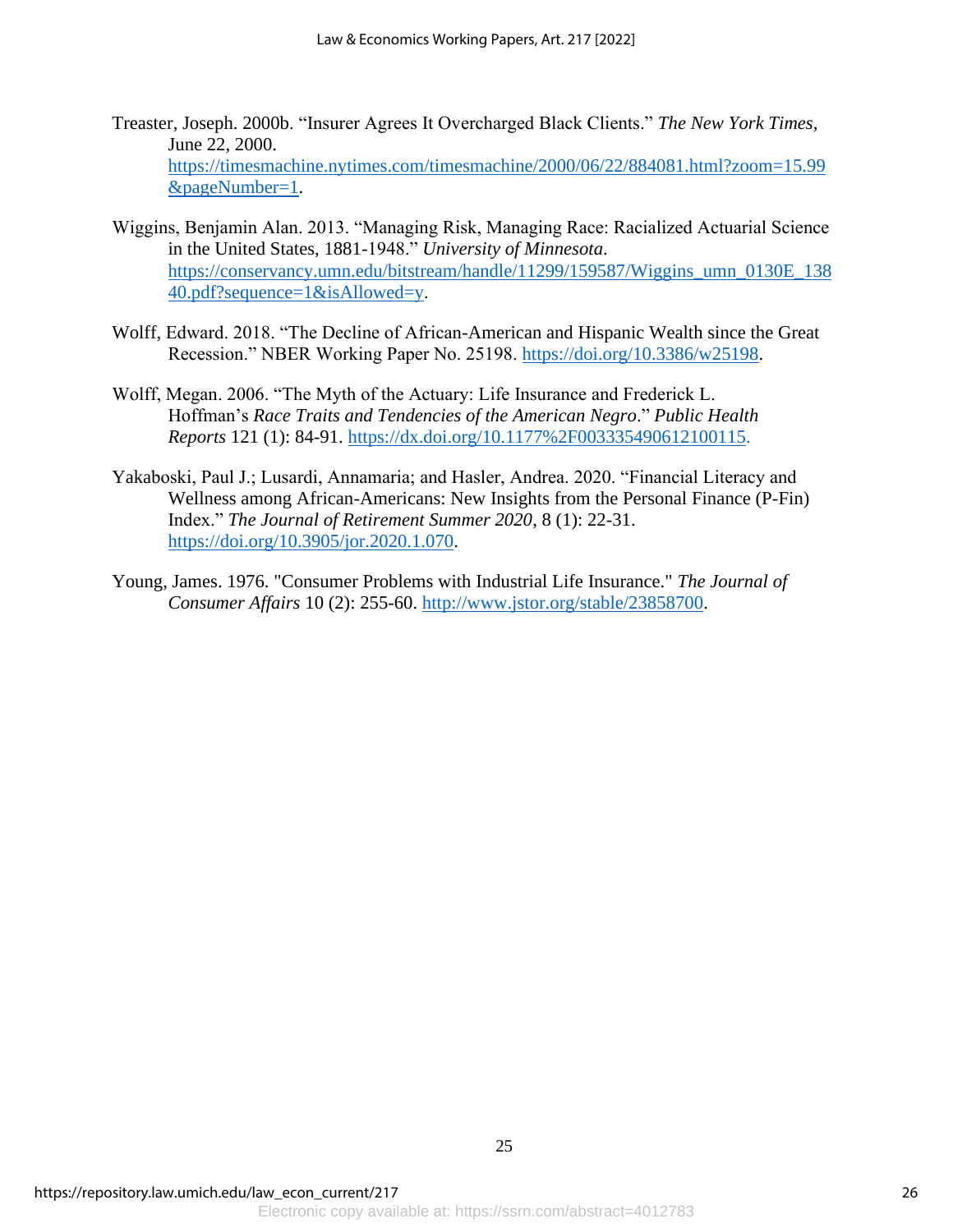Gale et al.:





No law/weak law refers to jurisdictions with explicit permission to discrimination or general unfair discrimination limitations. Some law refers to jurisdictions that limit or prohibit the use of race regarding issuance/cancellation/non-renewal. Strong law refers to jurisdictions that limit or prohibit the use of race regarding rates.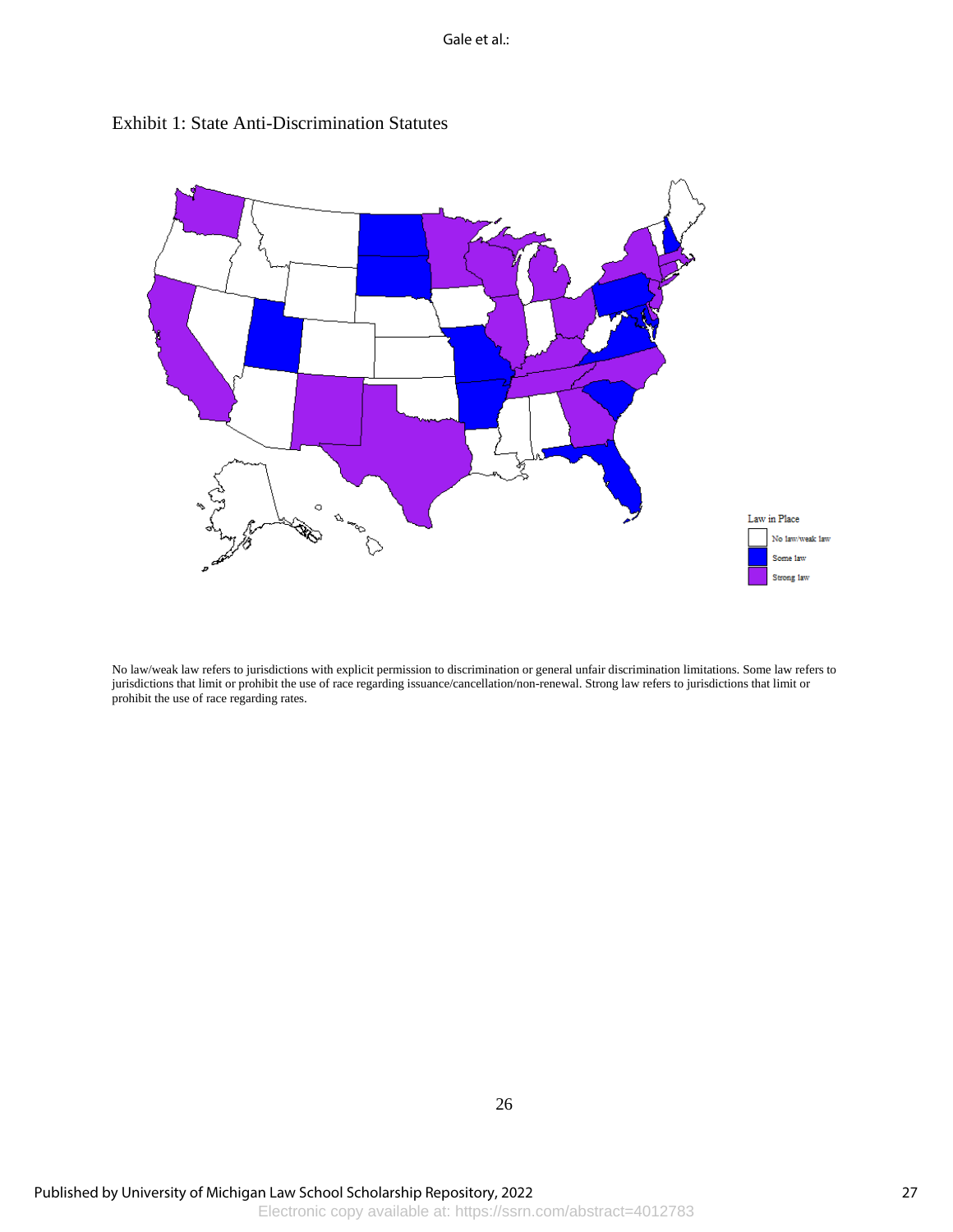### Exhibit 2: Distribution of Anti-Discrimination Statutes Across Political Jurisdictions

| <b>Score</b>                                                          | 50 States and<br><b>Washington DC</b> | Jurisdictions with no Black<br>respondents dropped | <b>States with Collinearity</b><br>dropped |
|-----------------------------------------------------------------------|---------------------------------------|----------------------------------------------------|--------------------------------------------|
| Express permission to discriminate                                    |                                       |                                                    |                                            |
| No mention                                                            | $\Omega$                              | $\theta$                                           | 0                                          |
| General unfair discrimination limitation                              | 20                                    | 17                                                 | 14                                         |
| Limitation for race only regarding issuance/cancellation/non-renewal  |                                       |                                                    | 4                                          |
| Prohibition for race only regarding issuance/cancellation/non-renewal |                                       |                                                    |                                            |
| Limitation for race, only regarding rates                             |                                       |                                                    |                                            |
| Prohibition for race, only regarding rates                            |                                       |                                                    | 15                                         |

Source: Avram, Logue, and Schwarz (2014)

Hawaii, Maine, North Dakota, and South Dakota are excluded because the sample did not include Black individuals from these states; Alaska, Colorado, Florida, Georgia, Kansas, New Mexico are excluded due to collinearity.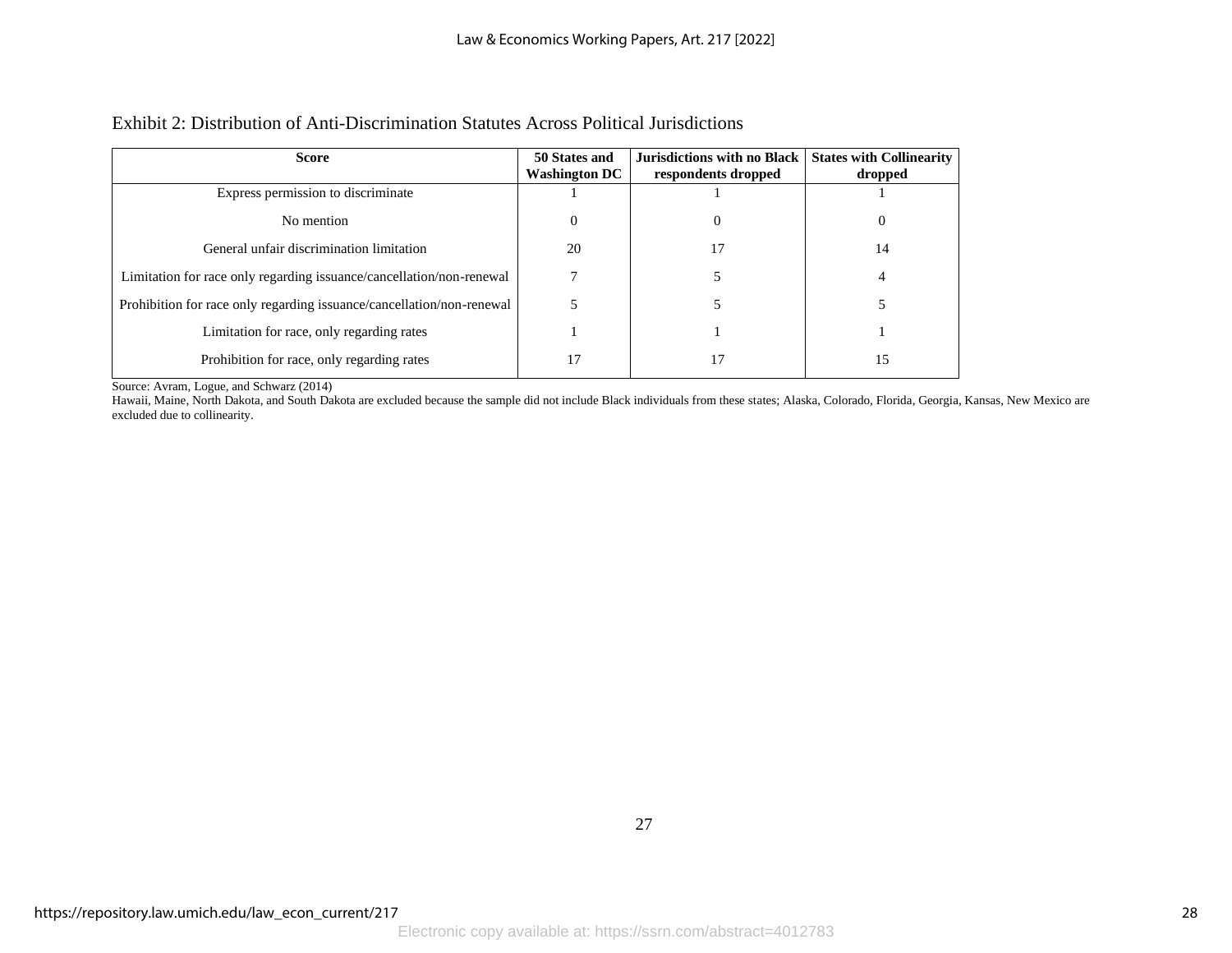|                                                             | White  | <b>Black</b> | All    |
|-------------------------------------------------------------|--------|--------------|--------|
| Life Insurance                                              |        |              |        |
| Owns Life Insurance                                         | 0.45   | $0.34***$    | 0.43   |
| Reside in State with Anti-<br><b>Discrimination Statute</b> | 0.62   | 0.60         | 0.62   |
| Demographics                                                |        |              |        |
| Male                                                        | 0.49   | $0.45***$    | 0.48   |
| Age                                                         | 45.57  | 43.93***     | 45.31  |
| Education                                                   |        |              |        |
| $< 12th$ Grade                                              | 0.06   | $0.11***$    | 0.07   |
| High School Degree                                          | 0.27   | $0.31***$    | 0.28   |
| Some College                                                | 0.29   | $0.34***$    | 0.30   |
| College Degree                                              | 0.38   | $0.24***$    | 0.36   |
| <b>Finances</b>                                             |        |              |        |
| Personal Income (\$)                                        | 4327   | 2847***      | 4099   |
| Net Worth (\$1,000s)                                        | 219    | 59 ***       | 194    |
| <b>Owns House</b>                                           | 0.60   | $0.31***$    | 0.56   |
| Has Mortgage                                                | 0.53   | $0.27***$    | 0.49   |
| Household Characteristics                                   |        |              |        |
| Married & Has Children                                      | 0.16   | $0.12***$    | 0.16   |
| Married & No Children                                       | 0.55   | $0.32***$    | 0.51   |
| Not Married & Has Children                                  | 0.05   | $0.15***$    | 0.06   |
| Not Married & No Children                                   | 0.25   | $0.42***$    | 0.27   |
| Employed                                                    | 0.65   | $0.61***$    | 0.65   |
| Two Earner Household                                        | 0.33   | $0.19***$    | 0.32   |
| <b>Observations</b>                                         | 17,386 | 3,607        | 20,933 |

### Exhibit 3: Sample Characteristics (Mean Value)

\*\*\* p<0.01, \*\* p<0.05, \* p<0.1, denoting significance of the differences between the Black and white populations

Source: 2014 Survey of Income and Program Participation, Demographic and Asset Modules. Sample is restricted to Black and white individuals between the ages of 25 and 64 with non-imputed life insurance ownership values living in the 50 US States or Washington, DC (Alaska, Colorado, Florida, Georgia, Kansas, New Mexico are excluded due to collinearity; Hawaii, Maine, North Dakota, and South Dakota are excluded because the sample did not include Black individuals from these states). Individual weights are used in calculations.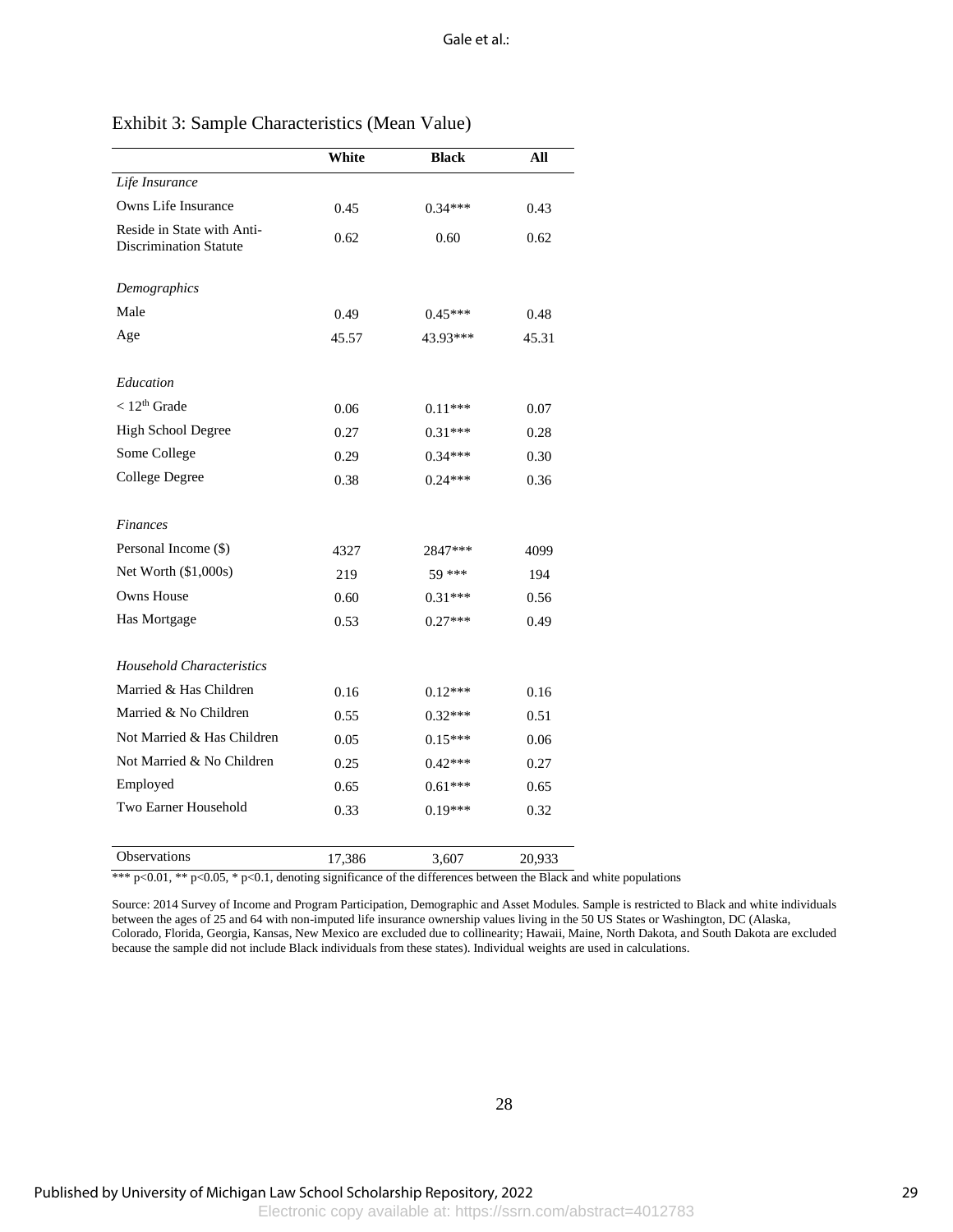#### Exhibit 4: Regression Results

|                                   | <b>Equation 1</b>            | <b>Equation 2</b>        | <b>Equation 3</b>      | <b>Equation 4</b>    |
|-----------------------------------|------------------------------|--------------------------|------------------------|----------------------|
| <b>Black</b>                      | $-0.108***$<br>(0.0001)      | $0.0375***$<br>(0.00258) | $0.0356*$<br>(0.0968)  | 0.0342<br>(0.109)    |
| <b>Law in Place</b>               |                              |                          | $-0.0340*$<br>(0.0508) | $-0.0136$<br>(0.503) |
| Black * Law in place              | $\qquad \qquad \blacksquare$ | $\overline{\phantom{a}}$ | 0.00393<br>(0.876)     | 0.0068<br>(0.787)    |
| <b>Regulation Index</b>           | $\overline{\phantom{0}}$     | $\qquad \qquad$          |                        | $-0.0072$<br>(0.182) |
| <b>Covariate Vector Included?</b> | No                           | Yes                      | Yes                    | Yes                  |
| $\mathbf N$                       | 20,993                       | 20,993                   | 20,993                 | 20, 993              |
| <b>R-squared</b>                  | 0.006                        | 0.211                    | 0.212                  | 0.212                |

Robust pval in parentheses \*\*\*  $p < 0.01$ , \*\*  $p < 0.05$ , \*  $p < 0.1$ 

Source: 2014 Survey of Income and Program Participation, Demographic and Asset Modules. Sample is restricted to Black and white individuals between the ages of 25 and 64 with non-imputed life insurance ownership values living in the 50 US States or Washington, DC (Alaska, Colorado, Florida, Georgia, Kansas, New Mexico are excluded due to collinearity; Hawaii, Maine, North Dakota, and South Dakota are excluded because the sample did not include Black individuals from these states). Individual weights are used in calculations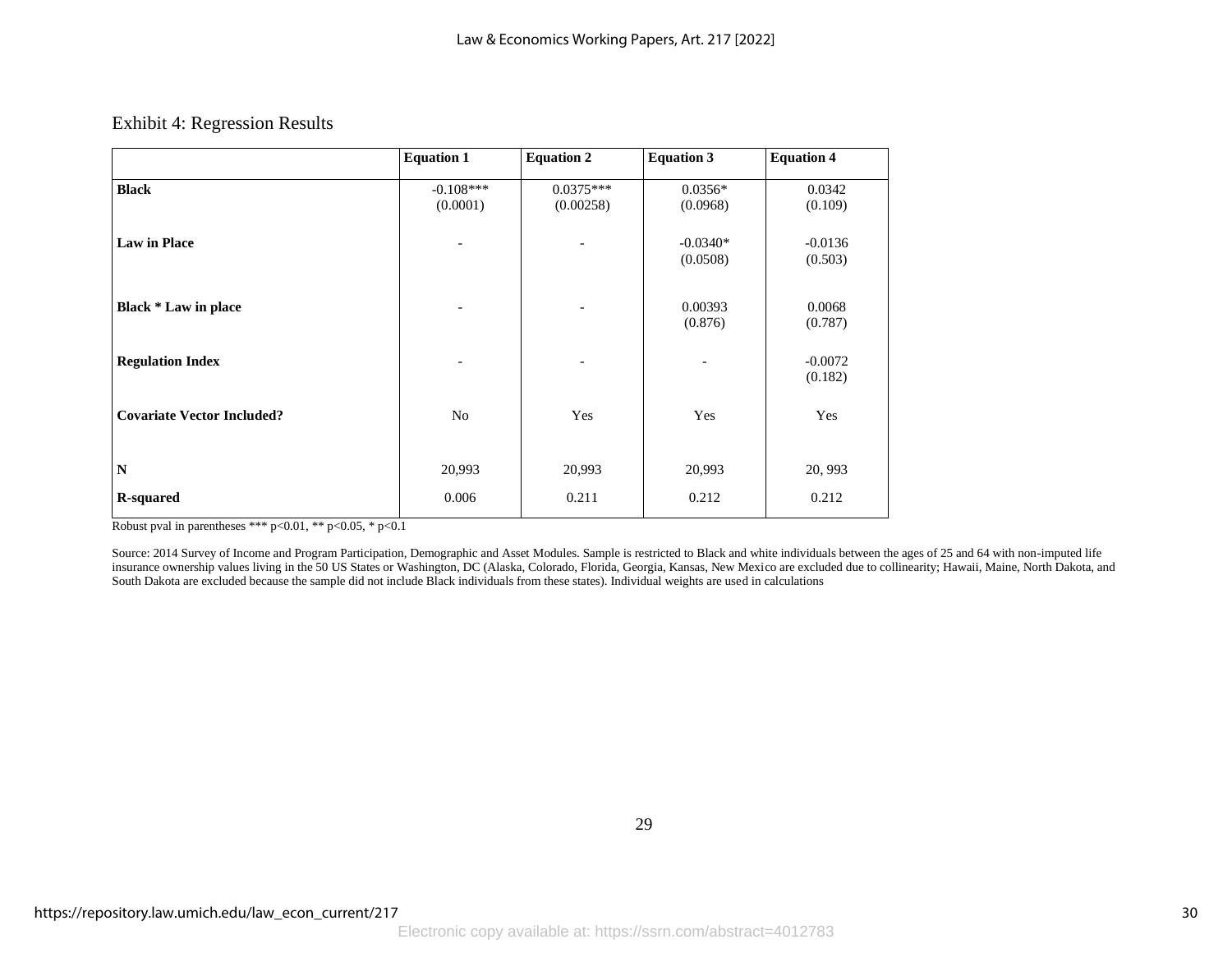| Company, Year              | <b>Description</b>                                                                                                                                                                                                                                                                                                                                                                               | <b>Decision</b>                                                                                                                    | Amount of<br>settlement or<br>restitution |
|----------------------------|--------------------------------------------------------------------------------------------------------------------------------------------------------------------------------------------------------------------------------------------------------------------------------------------------------------------------------------------------------------------------------------------------|------------------------------------------------------------------------------------------------------------------------------------|-------------------------------------------|
| American<br>General, 2000  | American General bought smaller companies in the '70s and<br>'80s that charged Black policyholders up to 33% more for the<br>same policies. Some policyholders had to pay more in<br>premiums than the policy was worth.                                                                                                                                                                         | Settlement                                                                                                                         | \$206M                                    |
| Liberty National,<br>2001  | Starting in 1940, Liberty National discriminated against<br>Black customers in its policies. After the company ended that<br>discrimination in the 1970s, it continued to collect premiums<br>on existing racist policies until the end of the '90s.                                                                                                                                             | Dismissed                                                                                                                          | N/A                                       |
| Mutual Savings,<br>2002    | Mutual Savings had separate sets of plans for white and<br>Black customers, and the Black customers paid higher<br>premiums. These plans were sold between 1945 (essentially<br>when it began selling life insurance) and 1967, and after the<br>company stopped selling race-based plans, existing ones<br>remained in force.                                                                   | Settlement                                                                                                                         | \$11.6M                                   |
| Prudential, 2002           | Prudential stopped selling race-based policies in 1950, but<br>many policies never got updated and Prudential kept<br>collecting premiums. Prudential donated \$500k each to<br>NAACP Legal Fund and the United Negro College Fund, as<br>well as \$200k in payments to policyholders.                                                                                                           | Settlement                                                                                                                         | \$1.2M                                    |
| Metropolitan<br>Life, 2003 | Between 1901 and 1972, MetLife sold discriminatory life<br>insurance policies to Black customers and other customers of<br>color. Black policyholders also faced more stringent medical<br>exams and background checks.                                                                                                                                                                          | Settlement                                                                                                                         | \$160M                                    |
| Pellerin Life,<br>2005     | Pellerin Life routinely charged Black policyholders higher<br>premiums than white ones. They defended this practice by<br>claiming that the discrimination was based only on mortality<br>rates, not on racism.                                                                                                                                                                                  | In favor of Pellerin.<br>Judge found that<br>discrimination was based<br>on risk, not bias.                                        | N/A                                       |
| Jefferson-Pilot,<br>2006   | Between 1911 and 1973, Jefferson-Pilot Life sold industrial<br>policies to both Black and white customers but charged Black<br>policyholders higher premiums. The company said that the<br>different rates were not discriminatory because of different<br>mortality rates, and that the statute of limitations had run out<br>on some members of the class that filed, undermining the<br>suit. | Courts found that the<br>statute of limitations<br>defense was legitimate<br>and denied certification<br>of the class-action suit. | N/A                                       |
| Hancock, 2009              | Policies sold before 1959 were based on racist calculations,<br>and Hancock did not pay commissions to agents who sold<br>policies to Black buyers. Customers filed a class-action suit<br>on behalf of Black policyholders who had bought a policy<br>before 1959.                                                                                                                              | Settlement                                                                                                                         | \$24.4M                                   |

## Appendix Exhibit 1: Lawsuits Against Major Insurers, 2000-2009

Sources: Alabama Department of Insurance (2014); Belle v. Jefferson-Pilot Life (2006); Carnegie v. Mutual Savings (2002); Guidry v. Pellerin Life (2005); Hartford Courant (2002); McGlamery (2009); Moore v. Liberty National (2001); Norflet v. Hancock Life (2009); Paltrow (2000b, 2002); Thompson v. Metropolitan Life (2003); and Treaster (2000a; 2000b).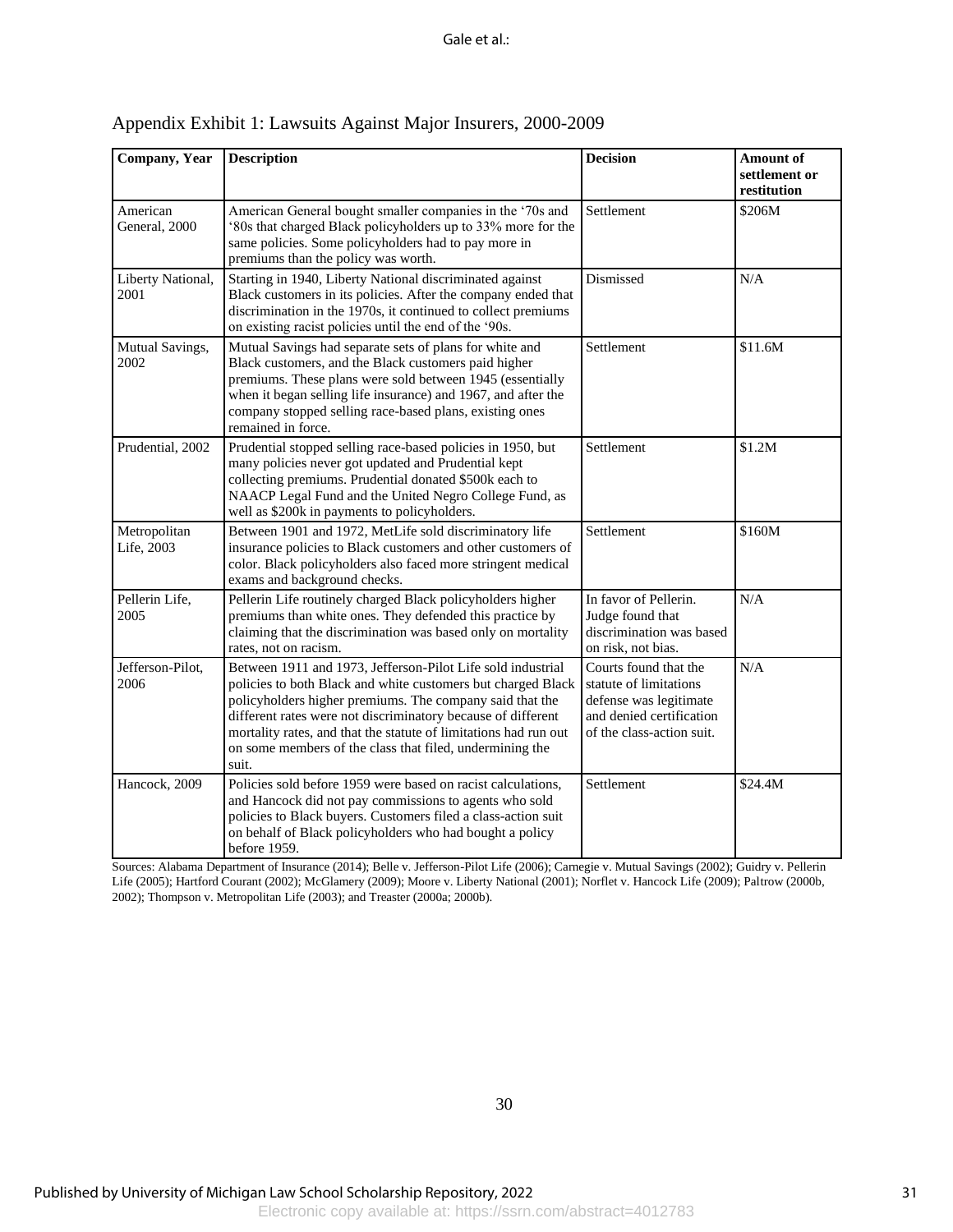| <b>Statutes for Discrimination by Race in</b><br>Life Insurance          | <b>Jurisdictions</b>                                                                                                                                                                            |
|--------------------------------------------------------------------------|-------------------------------------------------------------------------------------------------------------------------------------------------------------------------------------------------|
| Express permission to discriminate                                       | Louisiana                                                                                                                                                                                       |
| No mention                                                               |                                                                                                                                                                                                 |
| General unfair discrimination limitation                                 | Alabama, Alaska, Arizona, Colorado, Hawaii, Idaho, Indiana, Iowa, Kansas,<br>Maine, Mississippi, Montana, Nebraska, Nevada, Oklahoma, Oregon, Rhode<br>Island, Vermont, West Virginia, Wyoming  |
| Limitation for race only regarding<br>issuance/cancellation/non-renewal  | Arkansas, Florida, Missouri<br>New Hampshire, North Dakota<br>South Dakota, Virginia                                                                                                            |
| Prohibition for race only regarding<br>issuance/cancellation/non-renewal | DC, Maryland, Pennsylvania,<br>South Carolina, Utah                                                                                                                                             |
| Limitation for race, only regarding rates                                | Kentucky                                                                                                                                                                                        |
| Prohibition for race, only regarding rates                               | California, Connecticut, Delaware, Georgia, Illinois, Massachusetts, Michigan,<br>Minnesota, New Jersey, New Mexico, New York, North Carolina, Ohio,<br>Tennessee, Texas, Washington, Wisconsin |

## Appendix Exhibit 2: Statutes for Discrimination by Race in Life Insurance by Jurisdiction

Source: Avraham, Logue, and Schwarz (2014)